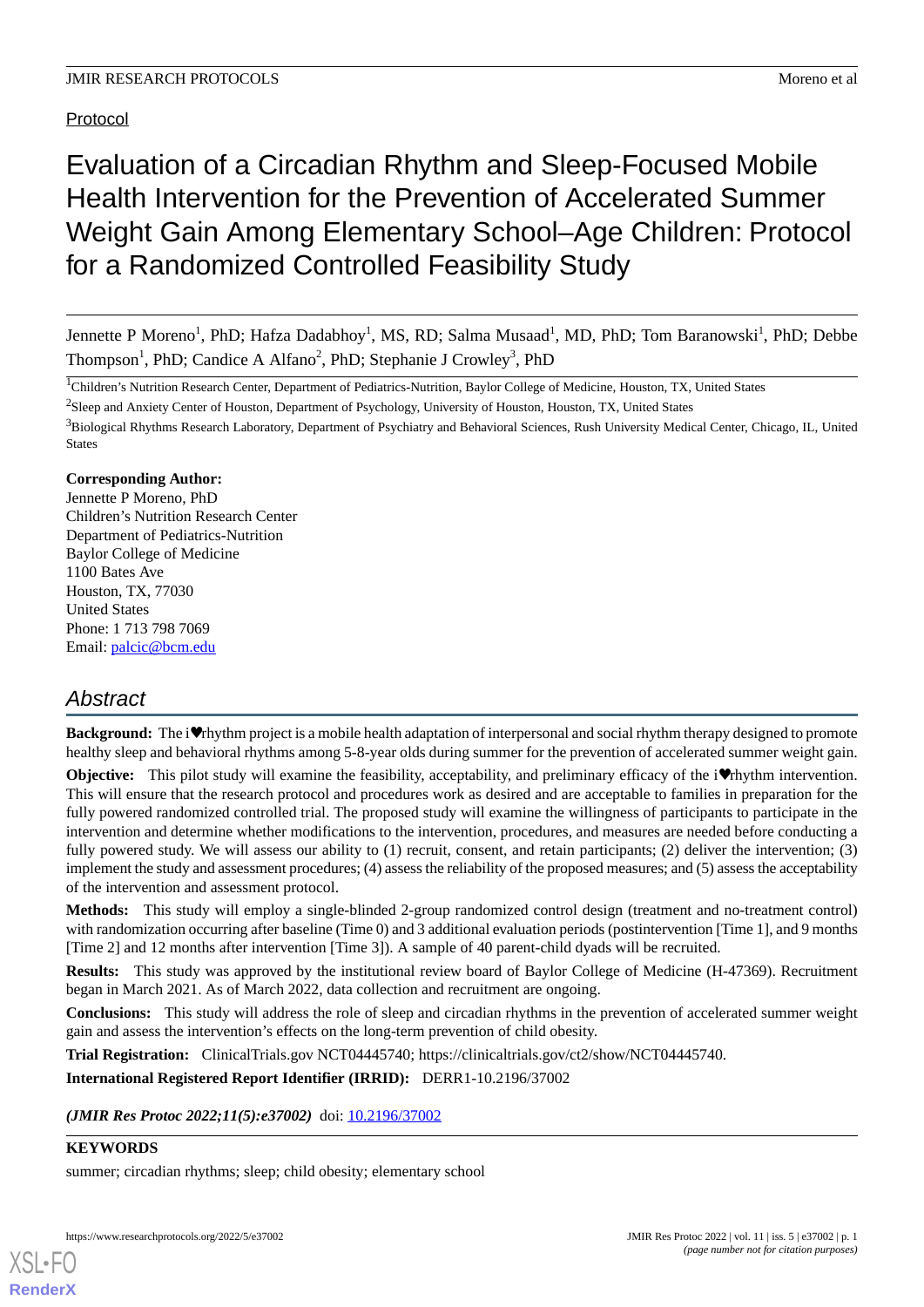# *Introduction*

Accelerated summer weight gain has been shown to contribute to increasing rates of overweight and obesity during elementary school [\[1](#page-9-0),[2\]](#page-9-1). However, school-summer differences in diet, physical activity, and sedentary behavior have not been associated with differences in the rate of BMI change during the school year and summer [[3\]](#page-10-0). While summertime interventions targeting children's physical activity during summer have been demonstrated to increase physical activity levels, their impact on children's BMI outcomes remains less clear [[4\]](#page-10-1). These findings underscore the need to consider novel determinants of accelerated summer weight gain in the designs of interventions [\[5](#page-10-2)].

The transition from the school year to summer represents times during which students experience changes in their behavioral rhythms and routines [[6\]](#page-10-3). Circadian rhythm misalignment has been implicated as a risk factor in obesity onset [\[7](#page-10-4)-[9\]](#page-10-5) and may be part of this seasonal/school-year variation. Specifically, shifts in the daily behavioral rhythms of sleep [[10-](#page-10-6)[13](#page-10-7)] are associated with increased adiposity, mediated through subsequent desynchronization between the central circadian clock in the suprachiasmatic nucleus and peripheral clocks [\[7](#page-10-4),[9,](#page-10-5)[14](#page-10-8)]. School provides a natural structure for families, requiring children to follow a relatively consistent routine, promoting consistent sleep-wake patterns, mealtimes, and physical activity patterns. During out-of-school times such as summer vacation, bedtime is often later [[15-](#page-10-9)[17](#page-10-10)]. Later sleep timing may contribute to shortened sleep duration among younger elementary school-age children who fail to compensate with a delayed wake time [[15\]](#page-10-9). Both shortened and more variable sleep duration have been associated with increased obesity risk in elementary-age children [[10](#page-10-6)[,12](#page-10-11),[18](#page-10-12)[,19](#page-10-13)].

Differences in children's sleep, physical activity, and light exposure during the school year and summer were related to children going to bed 1.5 hours later in summer compared with the school year [[17\]](#page-10-10). Having a later sleep midpoint during summer predicted greater increases in BMI during summer, but was not associated with a change in BMI during the school year. Additionally, greater levels of outdoor light exposure during the school year predicted smaller increases in BMI during the school year. Interestingly, sleep duration, day-to-day variability in the midpoint between sleep onset and offset, physical activity levels, and sedentary behavior were not associated with a change in BMI during the school year or summer [\[17](#page-10-10)]. However, the importance of sleep timing and light exposure to changes in children's BMI during the school year and summer suggests the potential importance of circadian rhythm–related behaviors, such as sleep timing and light exposure, for promoting a healthy weight status in children. To our knowledge, there is a lack of interventions designed to promote healthy sleep and behavioral rhythms among children during summer.

Interpersonal and social rhythm therapy (IPSRT) is an evidence-based treatment for bipolar disorder that promotes regularity of behavioral rhythms, such as sleep-wake cycles, meal times, and physical activity, to prevent desynchronization of endogenous circadian rhythms that precede depressive and

 $XS$  • FC **[RenderX](http://www.renderx.com/)** manic episodes [[20\]](#page-10-14). Behavioral rhythms are self-monitored, and behavioral strategies are used to increase the consistency of routines [[20](#page-10-14)[-22](#page-10-15)]. IPSRT is based on social zeitgeber theory [[23\]](#page-10-16), which posits that work schedules, family life, and community act as cues affecting circadian entrainment. These influences can be characterized as social demands, which influence circadian entrainment or the synchronization of circadian rhythms through "gating" exposure to the light-dark cycle and influencing the timing of behavioral rhythms [\[24](#page-10-17)]. It is hypothesized that a change in social demands such as the transition from the school year to the summer environment may lead to a change in behavioral rhythms [[25](#page-10-18)[,26](#page-10-19)], such as the timing of sleep, meals, and evening screen time, resulting in a change in exposure to morning and evening light as well as increased day-to-day variability. These changes in exposure may result in circadian misalignment, thus predisposing individuals to obesity [\[25](#page-10-18)[-27](#page-10-20)]. Adapting IPSRT to promote healthy sleep and behavioral rhythms in children may offer promise as a method to prevent accelerated summer weight gain among children during summer.

The i♥rhythm project is an adaptation of IPSRT. It aims to promote healthy sleep habits and stable behavioral rhythms during summer for the prevention of obesity in young elementary school-age children. The intervention is designed to be delivered via mobile health (mHealth) technologies to better reach parents during summer. Parents receive information about the importance of healthy sleep and consistent behavioral rhythms and are guided through a series of steps to develop plans to support their child's healthy sleep habits and stable behavioral rhythms during summer. This paper describes the research design, methods, and data analysis plan for an ongoing randomized controlled trial designed to evaluate the feasibility, acceptability, and preliminary efficacy of the i♥rhythm project to prevent accelerated summer weight gain. It is hypothesized that a priori feasibility criteria will be met and the intervention and assessment protocol will be found to be acceptable by participants (feasibility and acceptability criteria are outlined in detail in the "Methods" section). As this is a feasibility study, it is not powered to detect differences between groups; however, we anticipate that participants in the treatment condition will have an earlier circadian phase as measured by dim light melatonin onset (DLMO) and changes in BMI will be in the expected direction. Specifically, after intervention, participants in the i♥rhythm project will demonstrate earlier DLMOs and smaller increases in BMI compared with participants in the control condition.

# *Methods*

# **Study Design**

[Figure 1](#page-2-0) illustrates the study timeline. We will employ a single-blind 2-group randomized control design (treatment and control) with randomization occurring after baseline in the spring/end of the school year (Time 0) and 3 postintervention evaluation periods: immediately after intervention (end of summer; Time 1), 9 months after intervention (spring; Time 2), and 12 months after intervention (summer; Time 3). Because the primary objective of the i♥rhythm project is to prevent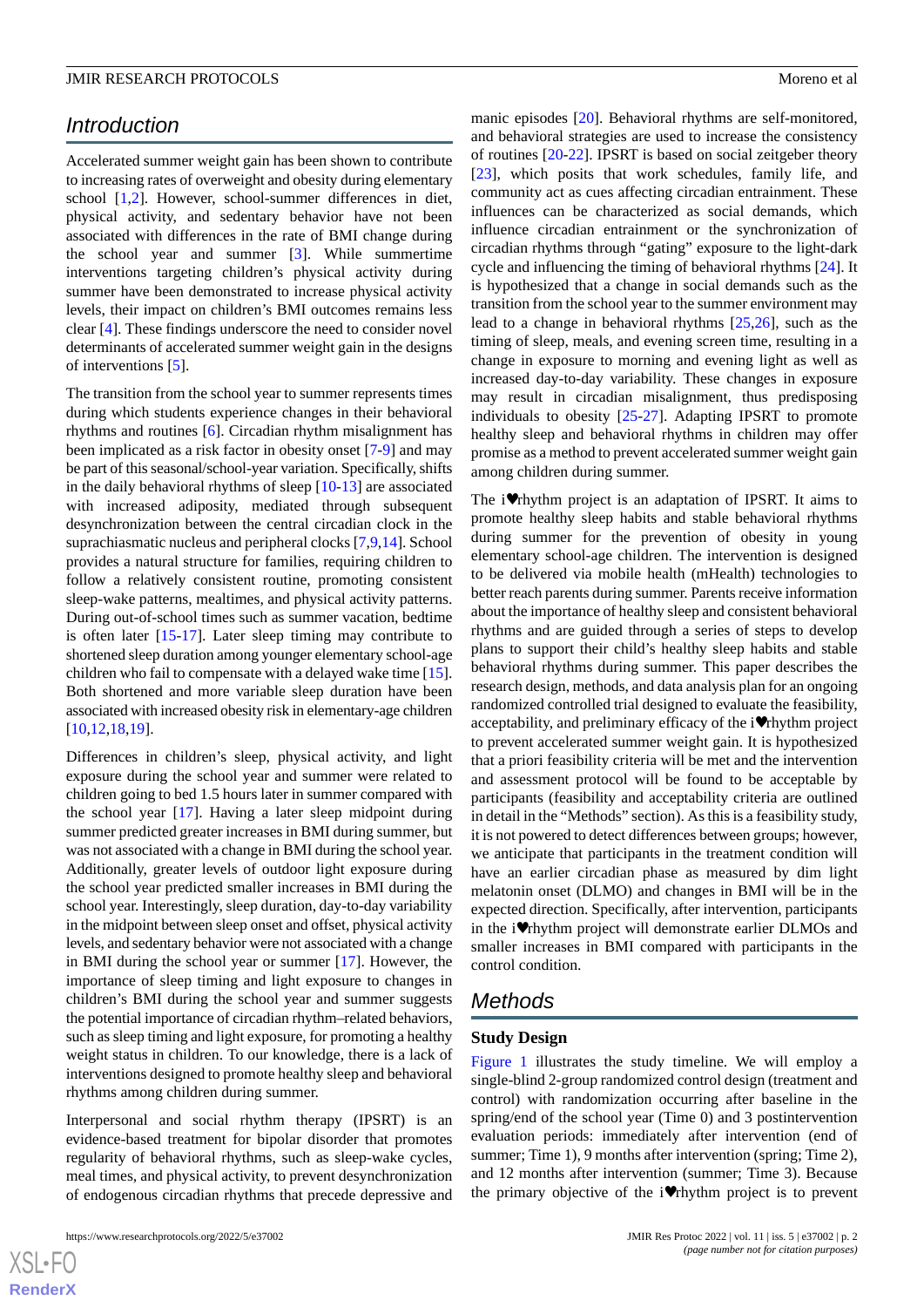children from beginning a trajectory toward overweight/obesity in elementary school, we will explore the impact of the intervention on change in BMI during the following summer (Times 2-3), identifying whether a maintenance intervention is needed. Following the intervention (Time 1) and final data

#### <span id="page-2-0"></span>**Figure 1.** Study timeline.



#### **Participants**

The i♥rhythm project is intended for children between the ages of 5 and 8 and their parents. This age group was selected because by using group-based trajectory modeling, we identified that about 19% of children began a trajectory toward overweight/obesity beginning the summer after kindergarten and the summer after second grade [[28\]](#page-11-0). To be eligible for participation parent-child dyads must meet the following criteria: (1) index child must be between 5 and 8 years old and enrolled in kindergarten, first, or second grades; (2) index child must have a BMI >50th percentile (BMI>50th percentile in elementary school is associated with greater risk of transitioning to an unhealthy weight status or obesity at age  $12$   $[29]$  $[29]$ ;  $(3)$ parent identifies as a daily user of social media and willing to engage in a social media intervention on Facebook; (4) parent owns a smartphone; (5) parent is comfortable participating in the intervention and responding to questionnaires in English; (6) families must live within the Greater Houston area and be willing to attend 4 in-person assessment visits at the Children's Nutrition Research Center (CNRC). Exclusion criteria include parent report that the index child (1) has been diagnosed with a chronic medical condition that influences sleep, eating behaviors, weight status, or circadian rhythms; (2) is being treated with a medication or supplement known to affect sleep, such as melatonin or stimulants; (3) has been retained 2 or more grades for academic reasons or has intellectual difficulties that would influence their ability to complete questionnaires or participate in interviews; (4) has participated in an obesity prevention or obesity treatment program in the last 6 months.

#### **Sample Size**

[XSL](http://www.w3.org/Style/XSL)•FO **[RenderX](http://www.renderx.com/)**

Sample size recommendations for pilot studies vary, with some recommending 30 per group and others suggesting a few as 12 per group [\[30](#page-11-2)-[33\]](#page-11-3). Our intention at the outset of the trial was to recruit 30 parent-child dyads per group. To account for an attrition rate of up to 20% [[34,](#page-11-4)[35](#page-11-5)] we aimed to recruit 36 parent-child dyads per group. The trial was intended to begin in the Spring of 2020, but due to the COVID-19 pandemic, the start was delayed by 1 year. Because of a delay in the trial start date, our recruitment goals were amended. Given the shortened

study timeline, the new recruitment goal was to recruit a sample size of 16 parent-child dyads per group. Accounting for an attrition rate of up to 20%, this established a new recruitment target of 20 parent-child dyads per group (40 total parent-child dyads).

assessment (Time 3), qualitative interviews will explore the acceptability of the intervention, barriers, facilitators, difficulties with study procedures, maintenance of improvements, and

self-efficacy to maintain improvements.

# **Procedures**

#### *Recruitment*

Recruitment began in March 2021. Because this study will examine the feasibility of a summertime intervention, parent-child dyads will be recruited only in the spring school semester, according to the Houston Independent School District Academic Calendar (approximately February through May). Participants will be recruited through a volunteer database and Facebook advertisements targeting families in the local Houston, Texas area. Data collection will not occur within 1 week following the transition to Daylight Saving Time [\[36](#page-11-6)].

#### *Eligibility Assessment and Consent*

Interested families will complete an online eligibility questionnaire that is accessed either through an email or a Facebook advertisement. To minimize in-person visits during the pandemic, families that completed the online questionnaire and were eligible will attend a virtual screening visit using Zoom to confirm their eligibility. Before the virtual visit, families will be provided a copy of the consent form and a video with instructions for collecting height and weight in the home [[37\]](#page-11-7). If a digital scale or a measuring tape/ruler is not available in the home, one will be mailed to families. On the Zoom call, informed consent will be obtained, and parents will complete the at-home assessment of height and weight to verify that the child's BMI is >50th percentile. Eligible families will then be scheduled for a baseline assessment at the laboratory that will take place between April and the commencement of the summer break from school. Time 1 assessment will begin following the conclusion of the 5-week intervention with the goal of completing all assessments during the remaining summer break before returning to school. Time 2 and 3 assessments will occur 9 months (end of the school year) and 12 months (end of summer) after completion of the intervention, respectively ([Figure 1](#page-2-0) and [Table 1\)](#page-3-0).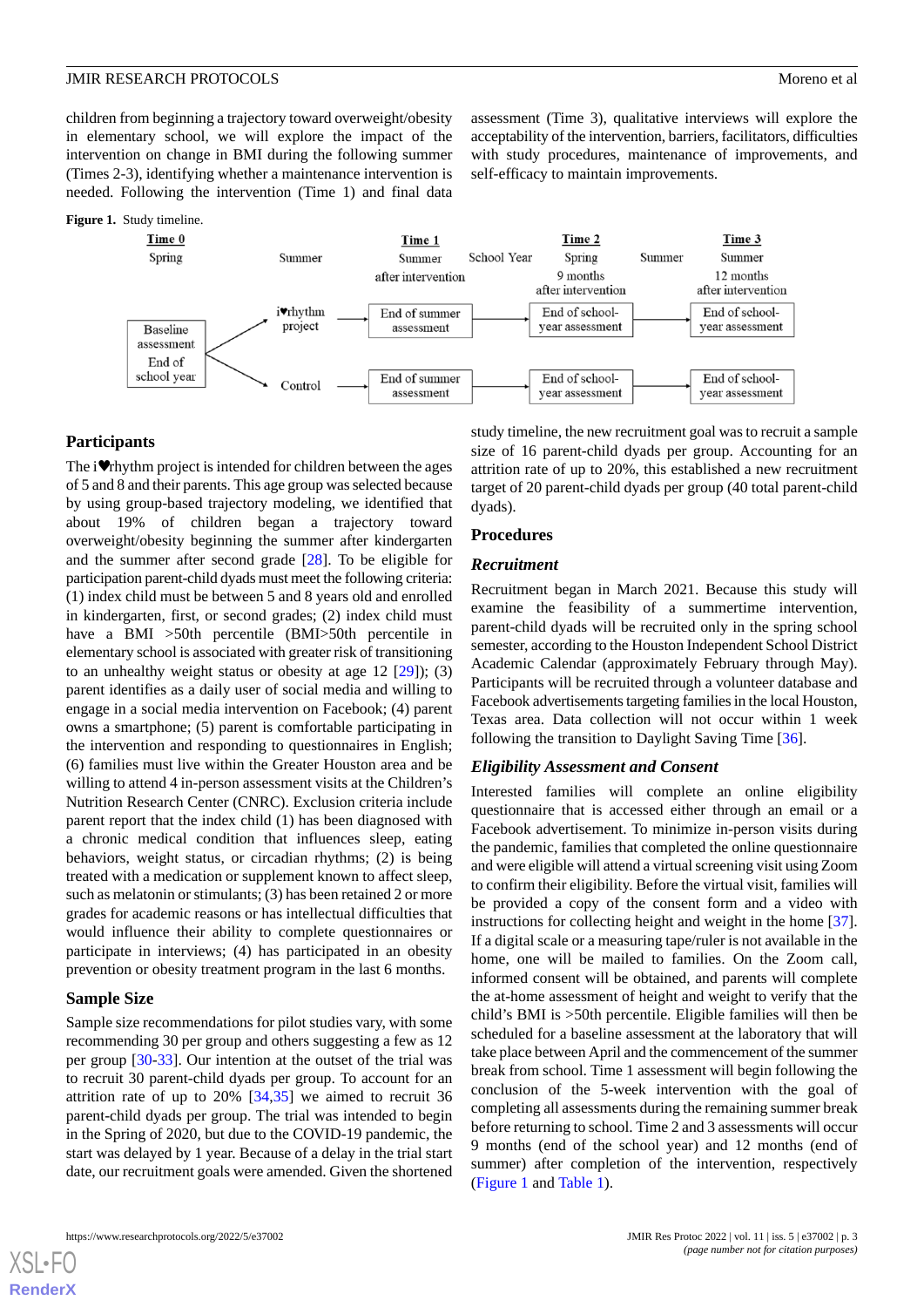<span id="page-3-0"></span>**Table 1.** Measurement timeline.

|                                               | Time 0 | Intervention | Time 1 | Time 2 | Time 3 |
|-----------------------------------------------|--------|--------------|--------|--------|--------|
| <b>Primary outcomes</b>                       |        |              |        |        |        |
| Recruitment goals                             | ✓      |              |        |        |        |
| Intervention fidelity                         |        |              |        |        |        |
| Intervention adherence                        |        |              |        |        |        |
| Acceptability of assessments                  |        |              | ✓      |        |        |
| Treatment acceptability                       |        |              |        |        |        |
| Retention                                     |        | ✓            | ✓      | ✓      |        |
| BMI                                           |        |              | ✓      |        |        |
| Dim light melatonin onset                     |        |              | ✓      |        |        |
| <b>Secondary outcomes</b>                     |        |              |        |        |        |
| Sleep as assessed by actigraphy               |        |              | ✓      |        |        |
| Body composition                              |        |              | ✓      |        |        |
| Dietary assessment                            |        |              | J      |        |        |
| Physical activity/inactivity                  |        |              | ✓      |        |        |
| <b>Covariates</b>                             |        |              |        |        |        |
| Parent-child demographics                     |        |              |        |        |        |
| General and sleep-related parenting practices |        |              | ✓      |        |        |
| Perceived stress (parent)                     |        |              | J      |        |        |
| Social support (parent)                       |        |              |        |        |        |
| Child care during summer                      |        |              |        |        |        |

#### *Randomization*

Following the baseline visit, parent-child dyads will be randomized to conditions (experimental or control). Because sleep duration has been shown to differ by sex [\[38](#page-11-8),[39\]](#page-11-9), obesity status [[10,](#page-10-6)[40\]](#page-11-10), and socioeconomic status (SES) [[41](#page-11-11)], participants will be randomized to condition using a stratified permuted blocks procedure programmed by our biostatistician (SM) in SAS version 9.4 (SAS Institute Inc.). Participants will be identified as being male/female (according to sex at birth), healthy weight (ie, BMI percentile <85th percentile) versus nonhealthy weight (ie, BMI percentile  $\geq 85$ th percentile), and middle/low SES versus high SES. SES will be estimated using a composite score using the family income-to-needs ratio and parent education level [\[41](#page-11-11)] (described in detail in the "Demographics" section).

# *Blinding*

The principal investigator (PI; JPM) and statistician will be blinded to the treatment condition. The outcome assessors will not be blinded to the condition. Selection bias in the unblinded study personnel will be minimized through the randomization procedure.

#### **Conditions**

[XSL](http://www.w3.org/Style/XSL)•FO **[RenderX](http://www.renderx.com/)**

#### *Experimental Condition*

The i♥rhythm project comprises five 15-minute sessions focused on (1) having consistent daily bedtimes; (2) providing opportunities for sunlight exposure during the day and

minimizing exposure to artificial light at night; (3) providing opportunities for activity during the day so that the child is ready to fall asleep at night; (4) ensuring the last bite of food is 1-2 hours before bed; and (5) reviewing and developing of a maintenance plan.

Self-determination theory was used to guide adaptation of the behavior change components of the intervention [[42\]](#page-11-12). Self-determination theory aims to promote sustained behavior change by emphasizing intrinsic motivation, in this case promoting the satisfaction of 3 basic psychological needs: autonomy (independence to choose to change behavior), competence (belief in one's ability to perform a behavior), and relatedness (alignment with one's core beliefs and values) [[42\]](#page-11-12).

The 5-week session intervention framework and flow are presented in [Figure 2.](#page-4-0) The first 4 sessions will each involve a series of videos and multiple-choice questions that guide parents through the following: (1) identification of a value that is important to them as a parent, such as having a healthy child, being spiritual, being a role model, being responsible; (2) identification of a reason why they might want to encourage their child to have a regular bedtime that is consistent with the value they selected; (3) education regarding the topic of the week and relevance to promoting a consistent bedtime; (4) implementation intention in which parents set their intention for their child's bedtime that week and make an action plan for how they would achieve that bedtime goal utilizing skills that were introduced in the educational video; (5) identification of potential barriers to achieving their action plan; and (6)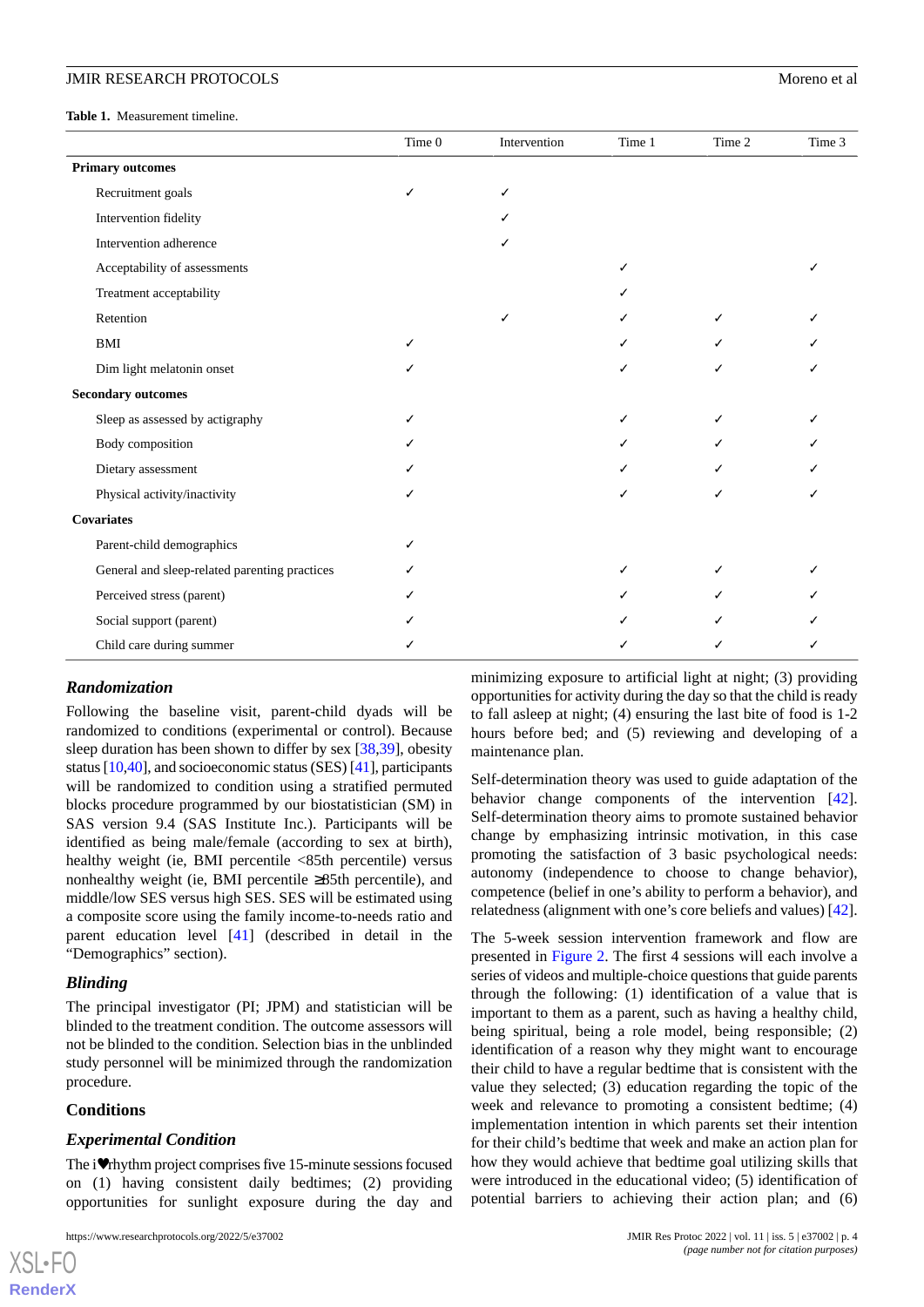development of a coping plan in the event they encounter the identified barriers. The final screen will contain a summary of their responses, links to additional resources, and an option to print the plan ([Multimedia Appendix 1\)](#page-9-2). In between sessions parents will monitor and record their child's bedtime. Daily light exposure, physical activity, and whether the child's last bite of food was 1-2 hours before bedtime will be monitored on an intermittent basis beginning the week the topic is introduced. The fifth session will review the 4 topics and guide families through the development of a maintenance plan using open-ended questions. A summary of the developed maintenance plan is provided to participants at the end of the session. The sessions have been developed and programmed on an online survey platform called Alchemer [[43\]](#page-11-13).

Considering the developmental abilities of children aged 5-8, parents are considered the primary agent of change, though child viewing of the videos is encouraged. Session links will be emailed to participants and posted to a private Facebook group on Sunday mornings beginning the first week of summer break. The private Facebook group serves to promote social support for parents and to provide parents access to additional resources through daily (Monday-Friday) posts [\(Table 2](#page-5-0) contains an example week). The Facebook group will be administered and monitored daily by research staff who assisted in the development of the intervention. The PI (JPM) will meet weekly with the intervention delivery team to ensure the intervention is delivered according to protocol. To ensure the PI remains blinded, no participant identifying information will be used in these meetings.

#### <span id="page-4-0"></span>**Figure 2.** Intervention framework.



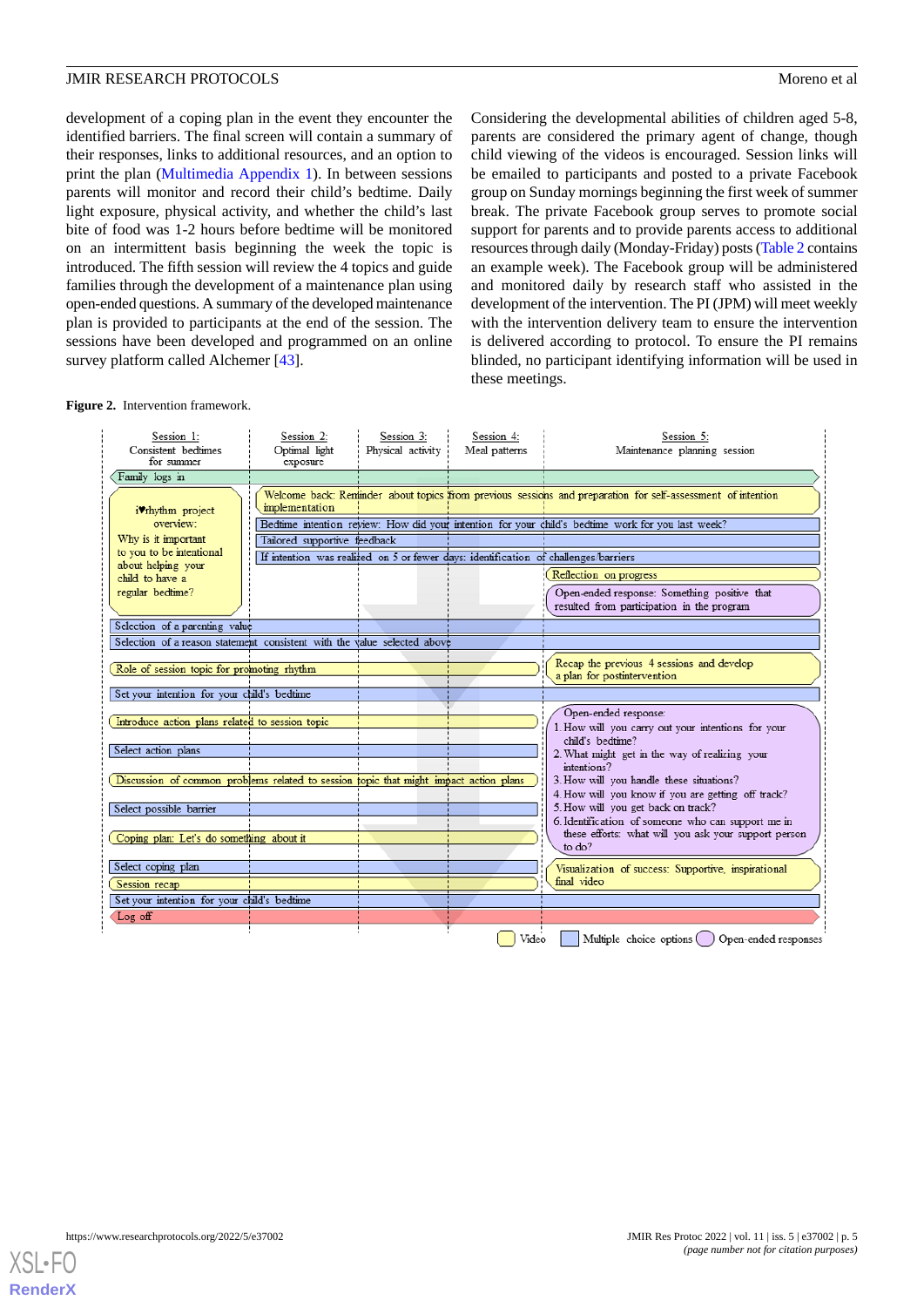#### **JMIR RESEARCH PROTOCOLS** Moreno et al.

<span id="page-5-0"></span>**Table 2.** Example week of Facebook posts.

| Day       | Themes                      | Topic                                           | Text of the post                                                                                                                                                                                                                                                                                                    |  |
|-----------|-----------------------------|-------------------------------------------------|---------------------------------------------------------------------------------------------------------------------------------------------------------------------------------------------------------------------------------------------------------------------------------------------------------------------|--|
| Sunday    | <b>Intervention Session</b> | Session 1—Consistent Bedtimes                   | Today's the day! Click on the link below to begin Session 1 of the $\mathbf i \mathbf v$ rhythm<br>project. #sleep #consistencyiskey #bedtimeroutine                                                                                                                                                                |  |
| Monday    | Topic Introduction          | Setting Up a Calming Bedtime<br>Routine         | With long days and busy family schedules, how do you set up a calming<br>bedtime routine for your child? Read this resource to learn more (link).<br>If you have any issues accessing the Dropbox folder, please let us know.<br>#sleep #bedtime routine                                                            |  |
| Tuesday   | General                     | <b>Reminder About Resources</b>                 | Just a quick note that additional resources can be found in our Box folder<br>$(iink)$ . Over the next few weeks, we will be covering the following topics:<br>Consistent Bedtimes, Light Exposure, Physical Activity, Meal Timing, and<br>Maintenance. Remember to reach out if you have any questions! #resources |  |
| Wednesday | Barriers and Solutions      | Helping Your Child Fall Asleep<br>Independently | Is your child having trouble falling asleep independently? Click on the<br>link to read about strategies to get your child's sleeping schedule back on<br>track. If you have additional strategies to share, feel free to comment with<br>them below!                                                               |  |
| Thursday  | Status Update               | Check-in poll about progress                    | What are some strategies that helped your child keep a consistent bedtime<br>this week? For the poll, you can choose multiple options, add your own,<br>or type it in the comments. Note: the results of the poll are not anonymous.                                                                                |  |

# *Control*

Control participants will not receive an intervention and will only participate in Time 0, 1, 3, and 4 assessments as outlined in [Table 1](#page-3-0).

#### **Process Evaluation**

Process evaluation documents intervention delivery and provides insight into the mechanisms by which programs work [[44\]](#page-11-14). Following the framework of Baranowski and Jago [[45\]](#page-11-15), we will assess recruitment of participants, maintenance of participation, the context of implementation, resources necessary for implementation, implementation (completion of sessions, daily diaries, and engagement in social media), reach, barriers to implementation, and exposure to the program. Participant completion of sessions will be monitored via logins, video views, and completion of interactive content and diary data. Engagement in social media will be collected via manual abstraction from the newsfeed of the private group [\[46](#page-11-16)]. Other issues such as acceptability will be assessed by questionnaires after intervention. Postassessment interviews will examine (1) acceptability of the interventions, (2) perceived benefits of participation, (3) barriers to participation, (4) reasons for drop out. Following the intervention (Time 1) and final data assessment (Time 3), qualitative interviews will be conducted. Interviews will use a standardized script, open-ended questions, follow-up questions, prompts, and areas to probe. Interviews will be conducted until theoretical saturation is achieved [\[47,](#page-11-17)[48\]](#page-11-18). Thematic data analysis will identify common themes and patterns [[49\]](#page-11-19). Each statement will be assigned a broad category and assessed for meaning units, specific categories, and subcategories. These will be compared and contrasted by gender, overweight status, and SES level.

#### **Adherence**

[XSL](http://www.w3.org/Style/XSL)•FO **[RenderX](http://www.renderx.com/)**

Participant completion of sessions will be monitored by an outcome assessor (HD) who will send SMS text message reminders to the family if they did not complete a session within 2 days after the release of data. Families who miss a session will be sent the next session the following week. Facebook post views and engagement will also be monitored using metrics provided by Facebook.

#### **Data Collection**

Two weeks before the scheduled assessments, actigraphs will be mailed to the child's home. A link to an online instructional video will demonstrate proper wear and how to avoid covering the accelerometer with clothing [\[50](#page-11-20)]. Children will wear actigraphs (GT3X-BT; ActiGraph, LLC) on the wrist of their nondominant hand to assess their sleep and activity for 7 days and 8 nights during the school year. Parents will complete a daily sleep diary and monitor-wear logs to record the times the accelerometer is removed and the reason for removal [[51-](#page-11-21)[53\]](#page-11-22). A paper copy of these forms will also be provided for note-taking purposes. Parents will download an app called Centrepoint (ActiGraph, LLC) to their phone and will be asked to use this app to upload their child's actigraph data to the cloud via a Bluetooth connection. Download instructions will be emailed to participants and research staff will follow-up to provide a PIN. During this follow-up, the parent will perform a preliminary upload to verify data are transferring. The Centrepoint app will allow research staff to monitor participants' compliance with accelerometer wear and ensure sufficient wear time is achieved before coming into the sessions. Sufficient wear time will be defined as having at least five nights [[51\]](#page-11-21) and days of activity data. Valid days will be defined as at least ten hours of wear time in 24 hours [\[54](#page-12-0)]. As sleep will not be scored until after the actigraphs are returned, this determination will be made by research staff using visual inspection of the Centrepoint data. During the 8 days when the monitor is worn, parents will be asked to complete a web-based dietary food recall using the Automated Self-Administered 24-Hour Dietary Assessment Tool (ASA24) 3 times and complete a series of questionnaires (described below). Completion of the ASA24 will be monitored by the research staff. If the online diary status shows as incomplete, the parent is emailed the next day to complete another day of intake until 3 full days are complete.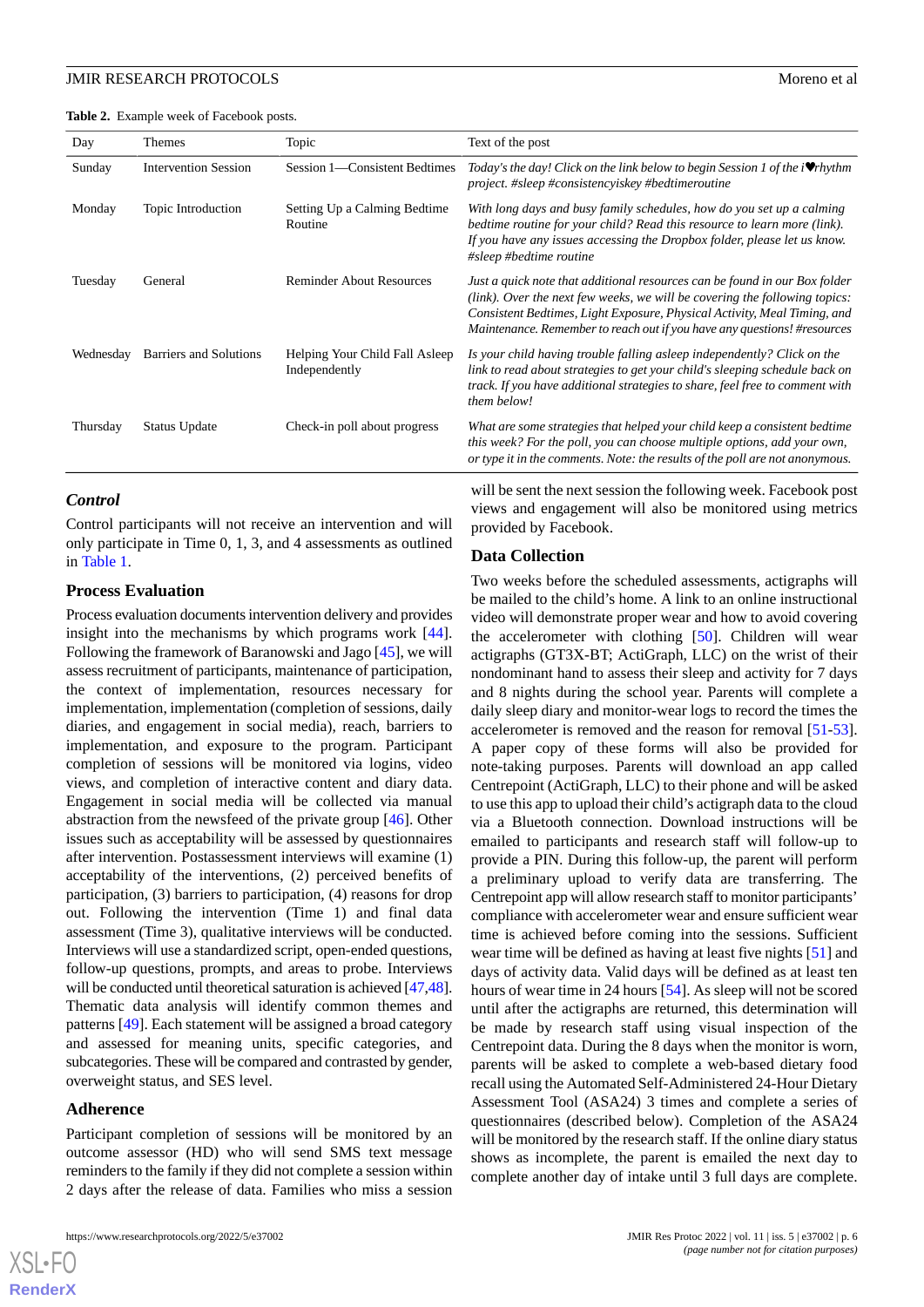The aim is to obtain dairy intake data for 2 weekdays and 1 weekend day.

Approximately 1-2 days following the eighth day of accelerometer wear, assessment visits will be scheduled. Participants will be scheduled to arrive at the laboratory at least six hours before their typical bedtime. Typical bedtime will be estimated using visual inspection of the actigraphy data in Centrepoint along with parent sleep diaries. On the day of the laboratory visit, participants will be asked to avoid intake of caffeine, chocolate, nonsteroidal anti-inflammatory drugs, and cannabidiol products. Upon arrival at the laboratory, anthropometric assessments will be conducted and actigraph data will be downloaded. Children and their parents will be taken to a dimly lit  $(<5 \text{ lux})$  circadian phase assessment suite (a private room with a table and chairs and a futon chair with an adjoining bathroom). Following established procedures with children, saliva  $(\sim 1 \text{ mL})$  samples will be collected using untreated Salivettes (Starstedt, Inc.) every hour beginning 5 hours before and ending 1 hour following typical bedtime. Before the collection of samples, children will be seated for 10 minutes to minimize postural effects on melatonin concentration. If participants eat or drink before the sample collection, they will gently brush their teeth with a soft-bristled toothbrush and water. Saliva samples will be centrifuged and frozen for later analysis of melatonin. Assessment visits will end after the final saliva sample collection.

To compensate participants for travel and the inconveniences associated with assessments requiring a minimum stay of 7 hours in the laboratory and keeping children awake past their bedtime at each assessment, participants will be offered US \$100 at Times 0 and 1 and US \$150 at Times 2 and 3 to encourage participation in assessments.

# **Primary Outcomes**

# *Feasibility Criteria*

The feasibility of the study will be established by our ability to recruit the needed sample size and retain at least 80% of participants at Time 1 and 60% at Time 3. The feasibility of the intervention will be determined based on delivery of all components of the intervention as designed, favorable acceptability ratings by 80% of parents randomized to the experimental condition, completion of greater than 60% of daily self-monitoring, and views of 80% of intervention sessions by the experimental sample.

# *Treatment Acceptability*

Participants assigned to the experimental condition will complete the Treatment Acceptability Report Form-Revised (TARF-R) at Time 1. The TARF-R is a 20-item global measure of treatment acceptability for behavioral interventions. Examples of items include (1) "How clear is your understanding of this intervention?"; (2) "How acceptable do you find the intervention to be for you and your child?"; (3) "How reasonable do you find the intervention to be?"; (4) "How likely is the intervention to make improvements in your child's health habits?". The TARF-R has demonstrated good internal consistency ( $\alpha$ s>.69) and evidence of construct validity (reference). A favorable rating is considered 4 or greater.

# *Anthropometrics*

While feasibility criteria will serve as a primary outcome for this study, change in BMI will serve as the primary outcome for the fully powered randomized controlled trial. BMI is the most common indicator of body size and has been consistently correlated with metabolic problems in children. Participants' height and weight will be measured. Weights will be assessed in light clothing without footwear using a Healthometer digital scale. BMI  $(kg/m^2)$  will be computed and BMI percentile and standardized BMI will be calculated from age and gender normative data. BMI percentile will determine the weight status group. Based on baseline BMI percentiles, children will be classified into 3 weight categories: healthy weight (5th percentile to <85th percentile for BMI), overweight (≥85th to <95th percentile for BMI), and obese (≥95th percentile for BMI). Change in BMI and standardized BMI are the best proxy measures for change in fat mass and standardized fat mass, respectively, and will assess exploratory hypotheses.

#### *Circadian Phase*

While feasibility criteria will serve as the primary outcome for this study, circadian phase will serve as a primary outcome for the fully powered randomized controlled trial. Circadian phase can be examined by measuring the timing of melatonin onset under dim light conditions (DLMO). Compared with markers of endogenous circadian rhythms, melatonin is relatively robust [[55,](#page-12-1)[56\]](#page-12-2). Salivary DLMO measures have demonstrated high intraclass correlations (0.93) with plasma and sensitivity and specificity comparable to plasma assays [[57\]](#page-12-3). Saliva samples will be analyzed using radioimmunoassay test kits (NovoLytiX GmbH) at SolidPhase, Inc. The DLMO phase will be determined using linear interpolation across the melatonin concentration values detected in the saliva samples before and after concentration levels increase to and remain above 4 pg/mL [[58](#page-12-4)[,59](#page-12-5)]. The DLMO phase or the time at which melatonin levels rise and remain above 4 pg/mL will be used to compare differences in the circadian phase across conditions.

# **Secondary Outcomes**

#### *Body Composition*

Total body fat and percent body fat will be assessed using air-displacement plethysmography (BOD POD; COSMED USA, Inc.). Participants will enter the chamber wearing a 1-piece swimsuit and swimming cap. The procedure will be conducted twice for 45 seconds. If a difference greater than 150 mL between body volumes is detected, then a third measurement will be collected. The thoracic gas volume will be estimated using the BOD POD software (BOD POD GS-X) [\[60](#page-12-6)]. Body density will be calculated by dividing the raw body mass (kilogram) by the corrected body volume (liter). Fat-free mass, fat mass, and percent body fat will be derived from body density using the Siri equation [[61\]](#page-12-7).

#### *Actigraphy*

Actigraphs (GT3X-BT) worn on the wrist of the dominant hand 24 hours a day for 7 days will measure sleep duration, the timing of sleep onset, and waking as well as physical activity and light exposure. Using the Sadeh algorithm [[62](#page-12-8)] epochs will be scored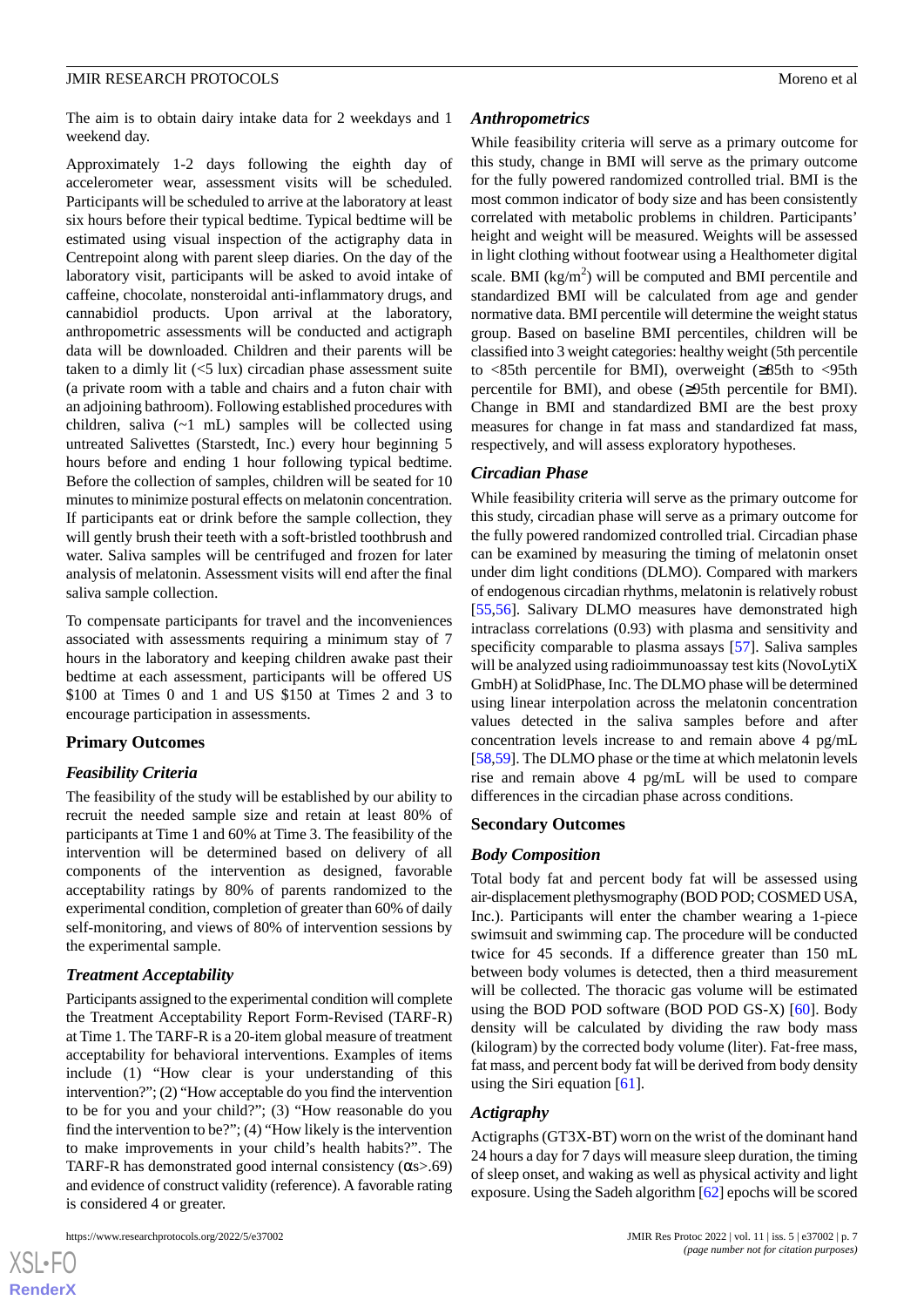as sleep or wake. According to established protocols [\[17](#page-10-10),[63\]](#page-12-9), each sleep episode reported in the parent diary will be inspected in the activity data. Nights will be considered valid if the participant provided 20 minutes of wear time before sleep onset. Nonwear time in the hour before bedtime must be less than 60 minutes unless confirmed by the wear log, or unless ambient light data are available to confirm bedtime. Sleep onset will be defined as the beginning of the first 3 consecutive epochs scored as sleep. Sleep offset will be defined as the last 5 consecutive minutes of sleep occurring before 15 minutes after the reported wake-up. Sleep midpoint will be defined as the midpoint between sleep onset and offset. Children's physical activity will be measured using vector magnitude activity counts captured in 60-second epochs and categorized into sedentary, light, moderate, and vigorous physical activity using established cut points [[64\]](#page-12-10).

#### *Dietary Assessment*

The ASA24 [[65\]](#page-12-11) will be used to assess children's dietary intake, including total daily caloric intake, the timing of intake, timing of the last eating episode of the day, and caloric intake of the last eating episode. As recommended, parents will complete the ASA24, providing a proxy report of their child's dietary intake [[66\]](#page-12-12). Investigators will use 3 days of diet assessment as this optimizes the prediction of doubly labeled water-estimated energy expenditure [[67\]](#page-12-13). The ASA24 will be used to assess average daily caloric intake. Average caloric intake in the morning  $(6:00 \text{ AM to } <10:00 \text{ AM})$  and nighttime  $(7:00 \text{ PM to})$  $\leq$  6:00 AM) will be calculated using defined criteria [[68\]](#page-12-14) along with the timing of the first and last eating episode of the day.

# **Covariates**

# *Demographic Information*

Parents will report on their own and child's date of birth, sex, ethnicity, and race. The SES will be assessed using the family income-to-needs ratio [\[69](#page-12-15)]. This metric considers the family income level in relation to the number of individuals supported by the income level [\[41](#page-11-11)]. Parents will report annual familial income according to the following categories: US \$10,000 to US \$20,000; US \$20,000 to US \$35,000; US \$35,000 to US \$50,000; US \$50,000 to US \$75,000; or more than US \$75,000. The mean of the reported income level will be divided by the federal poverty threshold for a household of that size [\[69](#page-12-15)]. Ratios with a value less than 1 will be assigned a value of  $1=1$ (poverty), 1-2=2 (living near the poverty line), 2-3=3 (lower middle class), 4=4 (middle class or higher) [\[41](#page-11-11)]. Parent education will be reported according to the following categories: seventh grade or less, completion of eighth grade, ninth to eleventh grade, high-school graduate, partial college or specialized training, bachelor's degree, or graduate degree. These education categories will be assigned scores on a scale of 1-7, respectively. A composite score will be created by adding together the income-to-needs ratio level with the parent education level to create a composite score [\[41](#page-11-11)]. Values of 8 or lower will be considered middle/low SES and values of 9 and 10 will be considered higher SES.

#### *Parenting Structure*

The Comprehensive General Parenting Questionnaire (CGPQ) is a parent report of parenting practices among parents of 5-13-year olds [[70\]](#page-12-16). Investigators will assess subscales related to parenting structure (Inconsistent Discipline, Consistency, Organization, and Scaffolding). There is support for the construct validity of the CGPQ [[70\]](#page-12-16). Parenting structure subscales have demonstrated acceptable internal reliability (ranging from 0.67 to 0.74) [\[70](#page-12-16)]. Subscale scores range from 5 to 25. Higher scores indicate higher levels of structure.

#### *Bedtime Routines*

The Bedtimes Routines Questionnaire (BRQ) is a 31-item parent report measure of children's bedtime routines comprising 3 scales measuring the consistency of bedtime routines (weekday and weekend), reactivity to changes in bedtime routines, and frequency of adaptive and maladaptive activities [\[71](#page-12-17)]. The BRQ scales have acceptable internal consistency  $(\alpha)$  ranging from .69 to .90. Scores on the Consistency and Adaptive Behavior subscales range from 10 to 50, with higher scores reflecting more consistent bedtime routines and higher. The Reactivity scale scores range from 5 to 25, with higher scores reflecting greater reactivity. The Maladaptive Behavior scale has possible scores ranging from 6 to 30 with higher scores reflecting more maladaptive behaviors [\[71](#page-12-17)].

#### *Summer Care Arrangements*

Children's involvement in summer school, childcare, entertainment programs, as well as day or overnight camps will be assessed by a parent report survey based on a modified version of the Early Childhood Longitudinal Program Kindergarten Class's parent interview on summer activities [[72\]](#page-12-18).

# *Stress (Parent)*

The 10-item Perceived Stress Scale (PSS-10) is a self-report measure of the parent's perceived stress with established acceptable psychometric properties  $(\alpha s > .70)$ , test-retest criterion coefficient >0.7, validated factor structure, and evidence of convergent validity) [[73\]](#page-12-19). Scores range from 0 to 40, with higher scores reflecting higher levels of perceived stress.

# *Social Support (Parent)*

Interpersonal Support Evaluation List (ISEL) is a 12-item self-report measure of the parent's perceived availability of social support [[74\]](#page-12-20). The "Tangible" subscale assesses perceived availability of resources and material aid; the "Appraisal" subscale assesses the perceived availability of another individual(s) to discuss one's problems; the "Self-esteem" subscale assesses the perceived availability of someone to compare one's self to in a positive manner; and the "Belonging" subscale assesses the perceived availability of having others to socialize and do things with. Scores range from 0 to 30 on each scale, with greater scores indicating higher levels of social support [[74\]](#page-12-20).

#### *Treatment Motivation*

Participants assigned to the experimental condition will complete13 items regarding their motivation to follow the

 $XS$  $\cdot$ FC **[RenderX](http://www.renderx.com/)**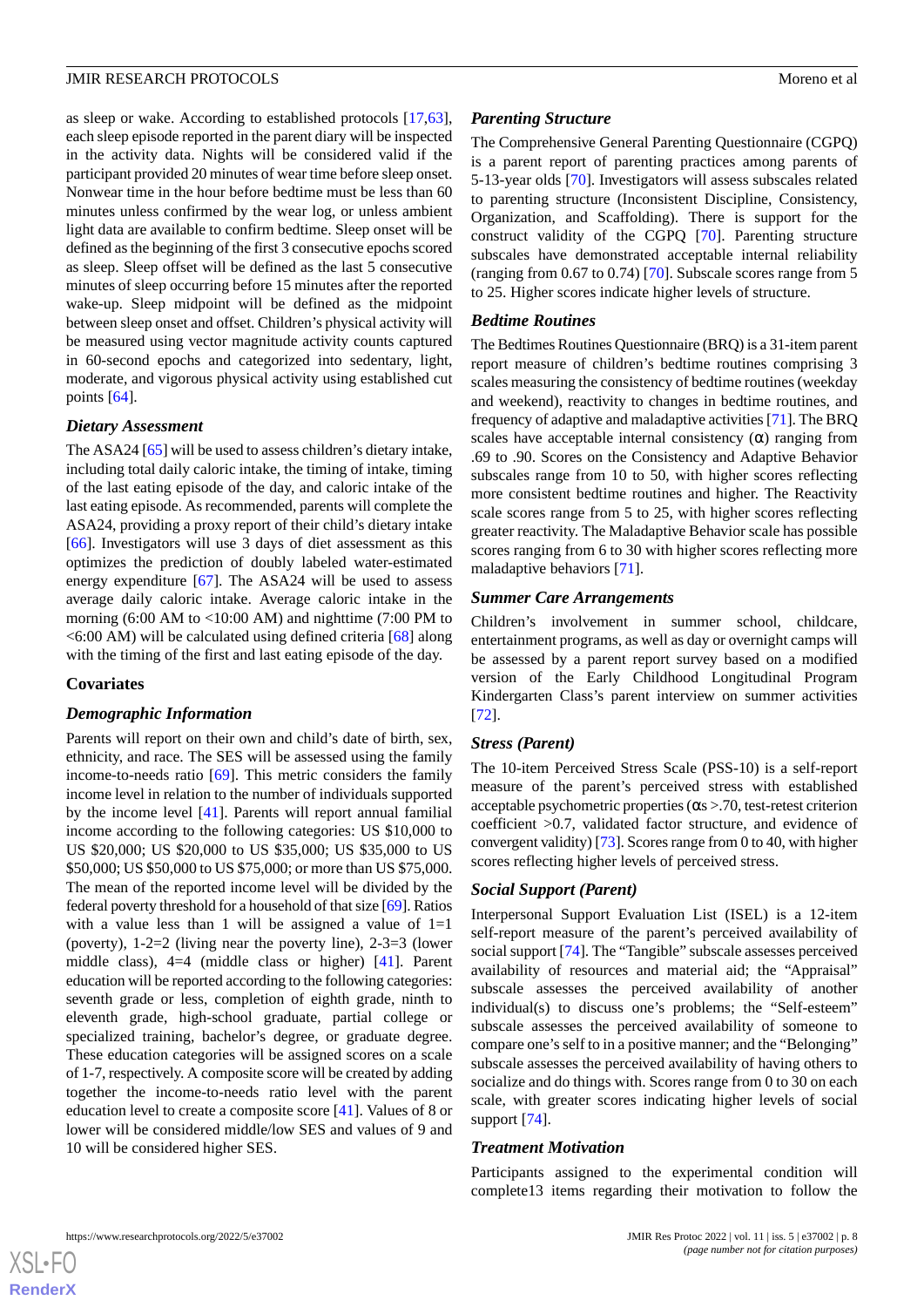procedures of the program and to remain in the program. Items were adapted from [\[75](#page-12-21),[76\]](#page-12-22).

#### **Data Management**

A manual of procedures, including protocols related to the collection of each measure and storage, was developed at the beginning of the study. In 2021, before the beginning of data collection, an in vivo training session was scheduled and all data collectors took turns practicing all assessment protocols, and feedback was provided by the PI (JPM) and senior coordinator (HD). The manual of procedures will be maintained and continually updated with input from all related study coordinators. Weekly meetings will be held with the PI and study coordinators to review recruitment, study progress, and data storage and management.

#### **Data Analysis Plan**

A statistical analysis plan will be written before the database is locked and breaking the blind. The feasibility of the intervention will be assessed from staff-collected and parent-reported variables according to the previously stated criteria. We will examine the internal consistency of all questionnaires using Cronbach alpha. Decisions regarding the need for changes before further testing of the intervention will be made based on the attainment of feasibility criteria and postassessment interviews. This pilot study is not powered to detect differences in outcome variables and therefore drawing conclusions about the efficacy of the intervention based on statistically insignificant differences in change in BMI, standardized BMI, or circadian phase is inappropriate [[30,](#page-11-2)[77](#page-13-0)-[79\]](#page-13-1). Descriptive statistics and confidence intervals will be used to examine mean differences and the effect sizes of change in outcome variables between conditions. Exploratory analyses will be used to estimate intervention effect over time using a repeated-measures regression approach while controlling for sex and SES, and accounting for the within-subject correlation and the nesting of children within families. The model will include a fixed effect for the repeated measurements (Times 0, 1, 2, and 3), a random subject effect, and treatment group as a between-subjects factor (i♥rhythm and control). Children's differences across the groups in change in BMI, standardized BMI, and circadian phase will be tested using a group  $\times$  time interaction. Change in BMI was included as an outcome because it is considered the preferred measure of change in adiposity among children over periods of less than 1 year [\[80](#page-13-2)[-82](#page-13-3)]. Separate models will examine other dependent variables of interest including sleep duration, the timing of sleep onset, and interdaily similarity. Because the study is not powered to detect group differences in outcomes, effect sizes will be examined based on the standardized mean difference (Cohen *d*) criteria for small (0.20), medium (0.50), and large (0.80) [[83](#page-13-4)[,84](#page-13-5)].

# **Ethics Approval**

This study was approved by the institutional review board at Baylor College of Medicine (approval number H-47369).

# *Results*

 $XS$  $\cdot$ FC **[RenderX](http://www.renderx.com/)**

This protocol was written following the SPIRIT (Standard Protocol Items: Recommendations for Interventional Trials)

2013 statement for clinical trial protocols [[85,](#page-13-6)[86\]](#page-13-7). The trial was supposed to begin in the Spring of 2020; however, the trial onset was delayed 1 year as new human subjects research was halted by Baylor College of Medicine in the spring of 2020 due to the COVID-19 pandemic. As a result, recruitment began in March 2021. As of March 2022, data collection and recruitment are ongoing. Data collection is anticipated to end in September 2023. Amendments to the protocol will be made on ClinicalTrials.gov. Results will be communicated via publication and ClinicalTrials.gov.

# *Discussion*

#### **Overview**

Summer is a time during which children's risk of obesity increases substantially [\[28](#page-11-0),[87\]](#page-13-8). Disrupted sleep patterns and behavioral rhythms, which may occur in the transition from the school year to summer vacation [[6,](#page-10-3)[15](#page-10-9)[,16](#page-10-21)], have been implicated in the onset of obesity [[7-](#page-10-4)[9](#page-10-5)]. IPSRT is an evidence-based treatment for bipolar disorder that has demonstrated efficacy to prevent the reoccurrences of mood disturbances by preventing the misalignment of endogenous circadian rhythms through the promotion of stable behavioral rhythms (eg, sleep and meal patterns)  $[20]$  $[20]$ . The i $\blacktriangledown$ rhythm project is an adaptation of IPSRT as an mHealth intervention to promote stable behavioral rhythms in children during summer vacation for the prevention of summer increases in BMI.

This study is a randomized controlled trial designed to evaluate the feasibility, acceptability, and preliminary efficacy of the i♥rhythm project to prevent accelerated summer weight gain. It is hypothesized that a priori feasibility criteria will be met and the intervention and assessment protocol will be found to be acceptable by participants. As this is a feasibility study, it is not powered to detect differences between groups; however, we anticipate that participants in the treatment condition will have circadian phases that trend toward being earlier and changes in BMI will tend to be smaller compared with participants in the control condition.

Strengths of this study include a rigorous design involving randomization, a comparator condition, and multiple follow-up assessments. Our hypotheses and outcomes have been stated a priori and criteria for evaluating the feasibility and acceptability of the study have been established. Additionally, procedures for process evaluation, intervention fidelity, and assessment of intervention adherence have been developed.

#### **Limitations**

This is a feasibility study and is not powered to detect differences in circadian phase, sleep, or BMI outcomes. If deemed feasible in this study, a fully powered randomized controlled trial will be needed to determine the efficacy of this approach. The current research is being conducted during the COVID-19 pandemic. Due to the halting of new human subjects research in the spring of 2020, the trial onset was delayed by 1 year. The initial phase of recruitment (March-May 2021) began at the end of the second COVID-19 wave (2021) and Time 1 (postintervention assessments) ended just as the Delta wave was beginning in August 2021. For many children, the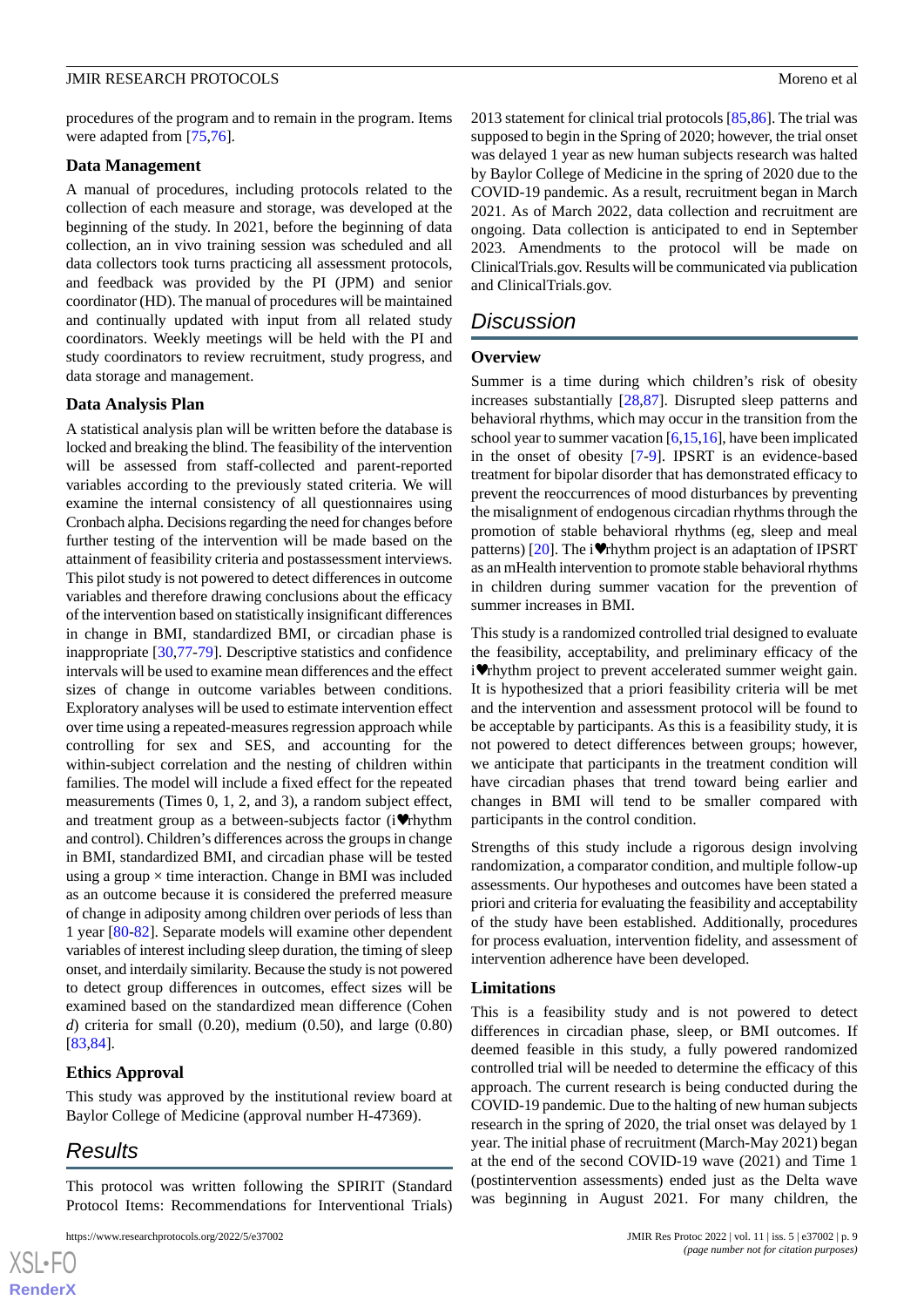2020-2021 school year may not have been typical. Many children may not have attended school in person, potentially weakening the effect of school-summer differences. The 2021-2022 school year has been more typical in the sense that most children returned to school in person. While there is evidence that the pandemic has exacerbated the obesity epidemic in children [[88,](#page-13-9)[89](#page-13-10)], the extent to which patterns of improvement in school-year weight outcomes and accelerated summer weight gain have persisted during the pandemic is unclear. Vaccines became available to 5-8-year olds in November of 2021. The next phase of recruitment will begin as the Omicron-fueled wave appears to be declining (February 2022). It is unclear the extent to which the pandemic has affected our ability to recruit and retain families in the study.

# **Conclusions**

This study seeks to prevent child obesity by combining 2 distinct intervention concepts (enhanced sleep and stable behavioral rhythms) that have previously not been combined for the

prevention of childhood obesity. This represents a departure from traditional obesity prevention approaches that have focused on the simple energy balance of diet and physical activity [[5\]](#page-10-2). The proposed research aims to expand our understanding of the role of sleep and behavioral rhythms in the prevention of childhood obesity and adapting IPSRT for children should result in an innovative evidence-based approach to promoting stable behavioral rhythms for obesity prevention. In addition, this study focuses on summer, a time when young children experience significant increases in BMI [[90](#page-13-11)[,91](#page-13-12)]. To our knowledge, the proposed research is the first to (1) provide preliminary evidence regarding the impact of an intervention for the prevention of increases in BMI during summer and the longer-term impact on weight status, (2) combine 2 distinct theories regarding the obesogenic role of sleep and behavioral rhythms among children, and (3) examine a novel adaptation of an evidence-based treatment of bipolar disorder for the prevention of childhood obesity.

# **Acknowledgments**

This study was funded by the Eunice Kennedy Shriver National Institute of Child Health and Human Development (NICHD) of the National Institutes of Health under award number R00HD091396. The grant proposal's peer review summary report is included as [Multimedia Appendix 2](#page-9-3). This research is a publication of the United States Department of Agriculture (USDA/ARS) Children's Nutrition Research Center, Department of Pediatrics, Baylor College of Medicine, Houston, Texas, and has been funded by federal funds from the USDA/ARS under Cooperative Agreement No. 58-3092-5-001. The content is solely the responsibility of the authors and does not necessarily represent the official views of NICHD or USDA/ARS. The funding sources played no role in study design, collection, analysis, or interpretation of data, the writing of the manuscript, or the decision to submit for publication. The authors want to acknowledge the efforts of members of the Children's Nutrition Research Center (Fida Bacha, Jessica Christian, Abeer El-Mubasher, Sarah Grant, Rebekah Park, Maurice Puyau, and Evelyn Syau) for their contributions to this study.

# **Authors' Contributions**

JPM conceived of the intervention concept and study design. HD assisted with the drafting of the manuscript. SM advised the randomization procedures and data analysis plan. TB, DT, CAA, and SJC provided critical input on the development of the intervention concept and study design. All authors reviewed and approved the final manuscript.

# <span id="page-9-2"></span>**Conflicts of Interest**

None declared.

# <span id="page-9-3"></span>**Multimedia Appendix 1**

Intervention screenshots. [[PPTX File , 192 KB](https://jmir.org/api/download?alt_name=resprot_v11i5e37002_app1.pptx&filename=a0ceb4e2a6a925af3158b6add8cddd8b.pptx)-[Multimedia Appendix 1\]](https://jmir.org/api/download?alt_name=resprot_v11i5e37002_app1.pptx&filename=a0ceb4e2a6a925af3158b6add8cddd8b.pptx)

# **Multimedia Appendix 2**

<span id="page-9-0"></span>Peer-reviewer report from the Pediatrics Subcommittee - Eunice Kennedy Shriver National Institute of Child Health and Human Development (CHHD-A) Initial Review Group (National Institutes of Health, USA). [[PDF File \(Adobe PDF File\), 168 KB](https://jmir.org/api/download?alt_name=resprot_v11i5e37002_app2.pdf&filename=25db72aea107b53eee1917ca4e8dd7f4.pdf)-[Multimedia Appendix 2\]](https://jmir.org/api/download?alt_name=resprot_v11i5e37002_app2.pdf&filename=25db72aea107b53eee1917ca4e8dd7f4.pdf)

# <span id="page-9-1"></span>**References**

- 1. von Hippel PT, Workman J. From Kindergarten Through Second Grade, U.S. Children's Obesity Prevalence Grows Only During Summer Vacations. Obesity (Silver Spring) 2016 Nov;24(11):2296-2300 [[FREE Full text\]](https://doi.org/10.1002/oby.21613) [doi: [10.1002/oby.21613\]](http://dx.doi.org/10.1002/oby.21613) [Medline: [27804271](http://www.ncbi.nlm.nih.gov/entrez/query.fcgi?cmd=Retrieve&db=PubMed&list_uids=27804271&dopt=Abstract)]
- 2. Moreno JP, Johnston CA, Chen T, O'Connor TA, Hughes SO, Baranowski J, et al. Seasonal variability in weight change during elementary school. Obesity (Silver Spring) 2015 Feb;23(2):422-428 [[FREE Full text](https://doi.org/10.1002/oby.20977)] [doi: [10.1002/oby.20977\]](http://dx.doi.org/10.1002/oby.20977) [Medline: [25557689](http://www.ncbi.nlm.nih.gov/entrez/query.fcgi?cmd=Retrieve&db=PubMed&list_uids=25557689&dopt=Abstract)]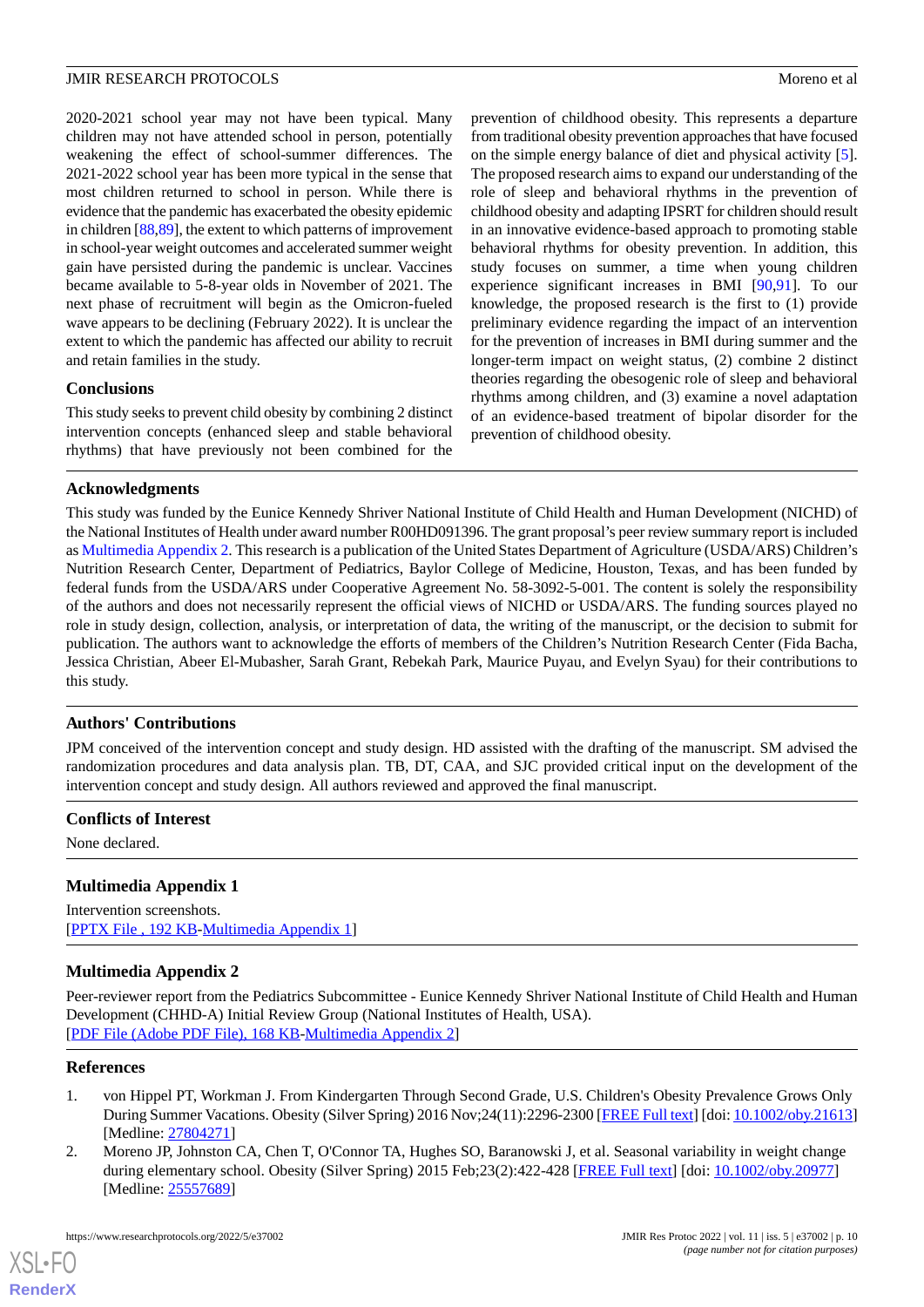- <span id="page-10-0"></span>3. Tanskey LA, Goldberg JP, Chui K, Must A, Sacheck JM. Accelerated Summer Weight Gain in a Low-Income, Ethnically Diverse Sample of Elementary School Children in Massachusetts. Child Obes 2019;15(4):244-253 [[FREE Full text](http://europepmc.org/abstract/MED/30888836)] [doi: [10.1089/chi.2017.0228](http://dx.doi.org/10.1089/chi.2017.0228)] [Medline: [30888836\]](http://www.ncbi.nlm.nih.gov/entrez/query.fcgi?cmd=Retrieve&db=PubMed&list_uids=30888836&dopt=Abstract)
- <span id="page-10-1"></span>4. Rea E, Bohnert A, Moreno JP, Hardin A. Keeping kids active: Summertime interventions to address physical activity. In: Brusseau TA, Fairclough SJ, Lubans DR, editors. The Routledge Handbook of Youth Physical Activity. New York: Routledge; 2020:649-664.
- <span id="page-10-3"></span><span id="page-10-2"></span>5. Baranowski T, Motil KJ, Moreno JP. Multi-etiological Perspective on Child Obesity Prevention. Curr Nutr Rep 2019 Jan 16:1-10 [[FREE Full text\]](http://europepmc.org/abstract/MED/30649714) [doi: [10.1007/s13668-019-0256-3](http://dx.doi.org/10.1007/s13668-019-0256-3)] [Medline: [30649714](http://www.ncbi.nlm.nih.gov/entrez/query.fcgi?cmd=Retrieve&db=PubMed&list_uids=30649714&dopt=Abstract)]
- <span id="page-10-4"></span>6. Harbard E, Allen NB, Trinder J, Bei B. What's Keeping Teenagers Up? Prebedtime Behaviors and Actigraphy-Assessed Sleep Over School and Vacation. J Adolesc Health 2016 Apr;58(4):426-432. [doi: [10.1016/j.jadohealth.2015.12.011](http://dx.doi.org/10.1016/j.jadohealth.2015.12.011)] [Medline: [26874590](http://www.ncbi.nlm.nih.gov/entrez/query.fcgi?cmd=Retrieve&db=PubMed&list_uids=26874590&dopt=Abstract)]
- 7. Bray MS, Young ME. Chronobiological Effects on Obesity. Curr Obes Rep 2012 Mar 01;1(1):9-15 [[FREE Full text](http://europepmc.org/abstract/MED/23682347)] [doi: [10.1007/s13679-011-0005-4\]](http://dx.doi.org/10.1007/s13679-011-0005-4) [Medline: [23682347](http://www.ncbi.nlm.nih.gov/entrez/query.fcgi?cmd=Retrieve&db=PubMed&list_uids=23682347&dopt=Abstract)]
- <span id="page-10-5"></span>8. Bailey SM, Udoh US, Young ME. Circadian regulation of metabolism. J Endocrinol 2014 Aug;222(2):R75-R96 [\[FREE](http://europepmc.org/abstract/MED/24928941) [Full text\]](http://europepmc.org/abstract/MED/24928941) [doi: [10.1530/JOE-14-0200](http://dx.doi.org/10.1530/JOE-14-0200)] [Medline: [24928941](http://www.ncbi.nlm.nih.gov/entrez/query.fcgi?cmd=Retrieve&db=PubMed&list_uids=24928941&dopt=Abstract)]
- <span id="page-10-6"></span>9. Bray MS, Young ME. Circadian rhythms in the development of obesity: potential role for the circadian clock within the adipocyte. Obes Rev 2007 Mar;8(2):169-181. [doi: [10.1111/j.1467-789X.2006.00277.x](http://dx.doi.org/10.1111/j.1467-789X.2006.00277.x)] [Medline: [17300281](http://www.ncbi.nlm.nih.gov/entrez/query.fcgi?cmd=Retrieve&db=PubMed&list_uids=17300281&dopt=Abstract)]
- 10. Miller AL, Lumeng JC, LeBourgeois MK. Sleep patterns and obesity in childhood. Curr Opin Endocrinol Diabetes Obes 2015 Feb;22(1):41-47 [\[FREE Full text\]](http://europepmc.org/abstract/MED/25517022) [doi: [10.1097/MED.0000000000000125](http://dx.doi.org/10.1097/MED.0000000000000125)] [Medline: [25517022\]](http://www.ncbi.nlm.nih.gov/entrez/query.fcgi?cmd=Retrieve&db=PubMed&list_uids=25517022&dopt=Abstract)
- <span id="page-10-11"></span>11. Jarrin DC, McGrath JJ, Drake CL. Beyond sleep duration: distinct sleep dimensions are associated with obesity in children and adolescents. Int J Obes (Lond) 2013 Apr;37(4):552-558 [[FREE Full text](http://europepmc.org/abstract/MED/23419602)] [doi: [10.1038/ijo.2013.4\]](http://dx.doi.org/10.1038/ijo.2013.4) [Medline: [23419602\]](http://www.ncbi.nlm.nih.gov/entrez/query.fcgi?cmd=Retrieve&db=PubMed&list_uids=23419602&dopt=Abstract)
- <span id="page-10-7"></span>12. Patel SR, Hu FB. Short sleep duration and weight gain: a systematic review. Obesity (Silver Spring) 2008 Mar;16(3):643-653 [[FREE Full text](https://doi.org/10.1038/oby.2007.118)] [doi: [10.1038/oby.2007.118](http://dx.doi.org/10.1038/oby.2007.118)] [Medline: [18239586\]](http://www.ncbi.nlm.nih.gov/entrez/query.fcgi?cmd=Retrieve&db=PubMed&list_uids=18239586&dopt=Abstract)
- <span id="page-10-8"></span>13. Fatima Y, Doi SAR, Mamun AA. Longitudinal impact of sleep on overweight and obesity in children and adolescents: a systematic review and bias-adjusted meta-analysis. Obes Rev 2015 Feb;16(2):137-149. [doi: [10.1111/obr.12245](http://dx.doi.org/10.1111/obr.12245)] [Medline: [25589359](http://www.ncbi.nlm.nih.gov/entrez/query.fcgi?cmd=Retrieve&db=PubMed&list_uids=25589359&dopt=Abstract)]
- <span id="page-10-9"></span>14. Coomans CP, Lucassen EA, Kooijman S, Fifel K, Deboer T, Rensen PCN, et al. Plasticity of circadian clocks and consequences for metabolism. Diabetes Obes Metab 2015 Sep;17 Suppl 1:65-75. [doi: [10.1111/dom.12513](http://dx.doi.org/10.1111/dom.12513)] [Medline: [26332970](http://www.ncbi.nlm.nih.gov/entrez/query.fcgi?cmd=Retrieve&db=PubMed&list_uids=26332970&dopt=Abstract)]
- <span id="page-10-21"></span><span id="page-10-10"></span>15. Nixon GM, Thompson JMD, Han DY, Becroft DM, Clark PM, Robinson E, et al. Short sleep duration in middle childhood: risk factors and consequences. Sleep 2008 Jan;31(1):71-78 [[FREE Full text\]](http://europepmc.org/abstract/MED/18220080) [doi: [10.1093/sleep/31.1.71\]](http://dx.doi.org/10.1093/sleep/31.1.71) [Medline: [18220080](http://www.ncbi.nlm.nih.gov/entrez/query.fcgi?cmd=Retrieve&db=PubMed&list_uids=18220080&dopt=Abstract)]
- <span id="page-10-12"></span>16. Gulliford MC, Price CE, Rona RJ, Chinn S. Sleep habits and height at ages 5 to 11. Arch Dis Child 1990 Jan;65(1):119-122 [[FREE Full text](http://europepmc.org/abstract/MED/2301973)] [doi: [10.1136/adc.65.1.119](http://dx.doi.org/10.1136/adc.65.1.119)] [Medline: [2301973\]](http://www.ncbi.nlm.nih.gov/entrez/query.fcgi?cmd=Retrieve&db=PubMed&list_uids=2301973&dopt=Abstract)
- <span id="page-10-13"></span>17. Moreno JP, Razjouyan J, Lester H, Dadabhoy H, Amirmazaheri M, Reesor-Oyer L, et al. Later sleep timing predicts accelerated summer weight gain among elementary school children: a prospective observational study. Int J Behav Nutr Phys Act 2021 Jul 12;18(1):94 [\[FREE Full text\]](https://ijbnpa.biomedcentral.com/articles/10.1186/s12966-021-01165-0) [doi: [10.1186/s12966-021-01165-0\]](http://dx.doi.org/10.1186/s12966-021-01165-0) [Medline: [34247639\]](http://www.ncbi.nlm.nih.gov/entrez/query.fcgi?cmd=Retrieve&db=PubMed&list_uids=34247639&dopt=Abstract)
- <span id="page-10-14"></span>18. Kjeldsen JS, Hjorth MF, Andersen R, Michaelsen KF, Tetens I, Astrup A, et al. Short sleep duration and large variability in sleep duration are independently associated with dietary risk factors for obesity in Danish school children. Int J Obes (Lond) 2014 Jan;38(1):32-39. [doi: [10.1038/ijo.2013.147](http://dx.doi.org/10.1038/ijo.2013.147)] [Medline: [23924757](http://www.ncbi.nlm.nih.gov/entrez/query.fcgi?cmd=Retrieve&db=PubMed&list_uids=23924757&dopt=Abstract)]
- <span id="page-10-15"></span>19. Scharf RJ, DeBoer MD. Sleep timing and longitudinal weight gain in 4- and 5-year-old children. Pediatr Obes 2015 Apr;10(2):141-148 [\[FREE Full text\]](http://europepmc.org/abstract/MED/24919802) [doi: [10.1111/ijpo.229](http://dx.doi.org/10.1111/ijpo.229)] [Medline: [24919802](http://www.ncbi.nlm.nih.gov/entrez/query.fcgi?cmd=Retrieve&db=PubMed&list_uids=24919802&dopt=Abstract)]
- <span id="page-10-16"></span>20. Frank E. Interpersonal and social rhythm therapy: a means of improving depression and preventing relapse in bipolar disorder. J Clin Psychol 2007 May;63(5):463-473. [doi: [10.1002/jclp.20371\]](http://dx.doi.org/10.1002/jclp.20371) [Medline: [17417811](http://www.ncbi.nlm.nih.gov/entrez/query.fcgi?cmd=Retrieve&db=PubMed&list_uids=17417811&dopt=Abstract)]
- <span id="page-10-17"></span>21. Monk TH, Frank E, Potts JM, Kupfer DJ. A simple way to measure daily lifestyle regularity. J Sleep Res 2002 Sep;11(3):183-190 [[FREE Full text](https://onlinelibrary.wiley.com/resolve/openurl?genre=article&sid=nlm:pubmed&issn=0962-1105&date=2002&volume=11&issue=3&spage=183)] [doi: [10.1046/j.1365-2869.2002.00300.x\]](http://dx.doi.org/10.1046/j.1365-2869.2002.00300.x) [Medline: [12220313\]](http://www.ncbi.nlm.nih.gov/entrez/query.fcgi?cmd=Retrieve&db=PubMed&list_uids=12220313&dopt=Abstract)
- <span id="page-10-18"></span>22. Monk TH, Flaherty JF, Frank E, Hoskinson K, Kupfer DJ. The Social Rhythm Metric. An instrument to quantify the daily rhythms of life. J Nerv Ment Dis 1990 Feb;178(2):120-126. [doi: [10.1097/00005053-199002000-00007](http://dx.doi.org/10.1097/00005053-199002000-00007)] [Medline: [2299336](http://www.ncbi.nlm.nih.gov/entrez/query.fcgi?cmd=Retrieve&db=PubMed&list_uids=2299336&dopt=Abstract)]
- <span id="page-10-19"></span>23. Frank E. Treating Bipolar Disorder: A Clinician's Guide to Interpersonal and Social Rhythm Therapy. New York, NY: Guilford Press; 2005.
- <span id="page-10-20"></span>24. Roenneberg T, Kumar CJ, Merrow M. The human circadian clock entrains to sun time. Curr Biol 2007 Jan 23;17(2):R44-R45 [[FREE Full text](https://linkinghub.elsevier.com/retrieve/pii/S0960-9822(06)02609-1)] [doi: [10.1016/j.cub.2006.12.011\]](http://dx.doi.org/10.1016/j.cub.2006.12.011) [Medline: [17240323](http://www.ncbi.nlm.nih.gov/entrez/query.fcgi?cmd=Retrieve&db=PubMed&list_uids=17240323&dopt=Abstract)]
- 25. Roenneberg T, Merrow M. The Circadian Clock and Human Health. Curr Biol 2016 May 23;26(10):R432-R443 [[FREE](https://linkinghub.elsevier.com/retrieve/pii/S0960-9822(16)30333-5) [Full text\]](https://linkinghub.elsevier.com/retrieve/pii/S0960-9822(16)30333-5) [doi: [10.1016/j.cub.2016.04.011](http://dx.doi.org/10.1016/j.cub.2016.04.011)] [Medline: [27218855](http://www.ncbi.nlm.nih.gov/entrez/query.fcgi?cmd=Retrieve&db=PubMed&list_uids=27218855&dopt=Abstract)]
- 26. Moreno JP, Crowley SJ, Alfano CA, Hannay KM, Thompson D, Baranowski T. Potential circadian and circannual rhythm contributions to the obesity epidemic in elementary school age children. Int J Behav Nutr Phys Act 2019 Mar 07;16(1):25 [[FREE Full text](https://ijbnpa.biomedcentral.com/articles/10.1186/s12966-019-0784-7)] [doi: [10.1186/s12966-019-0784-7\]](http://dx.doi.org/10.1186/s12966-019-0784-7) [Medline: [30845969](http://www.ncbi.nlm.nih.gov/entrez/query.fcgi?cmd=Retrieve&db=PubMed&list_uids=30845969&dopt=Abstract)]
- 27. Laermans J, Depoortere I. Chronobesity: role of the circadian system in the obesity epidemic. Obes Rev 2016 Feb;17(2):108-125. [doi: [10.1111/obr.12351](http://dx.doi.org/10.1111/obr.12351)] [Medline: [26693661\]](http://www.ncbi.nlm.nih.gov/entrez/query.fcgi?cmd=Retrieve&db=PubMed&list_uids=26693661&dopt=Abstract)

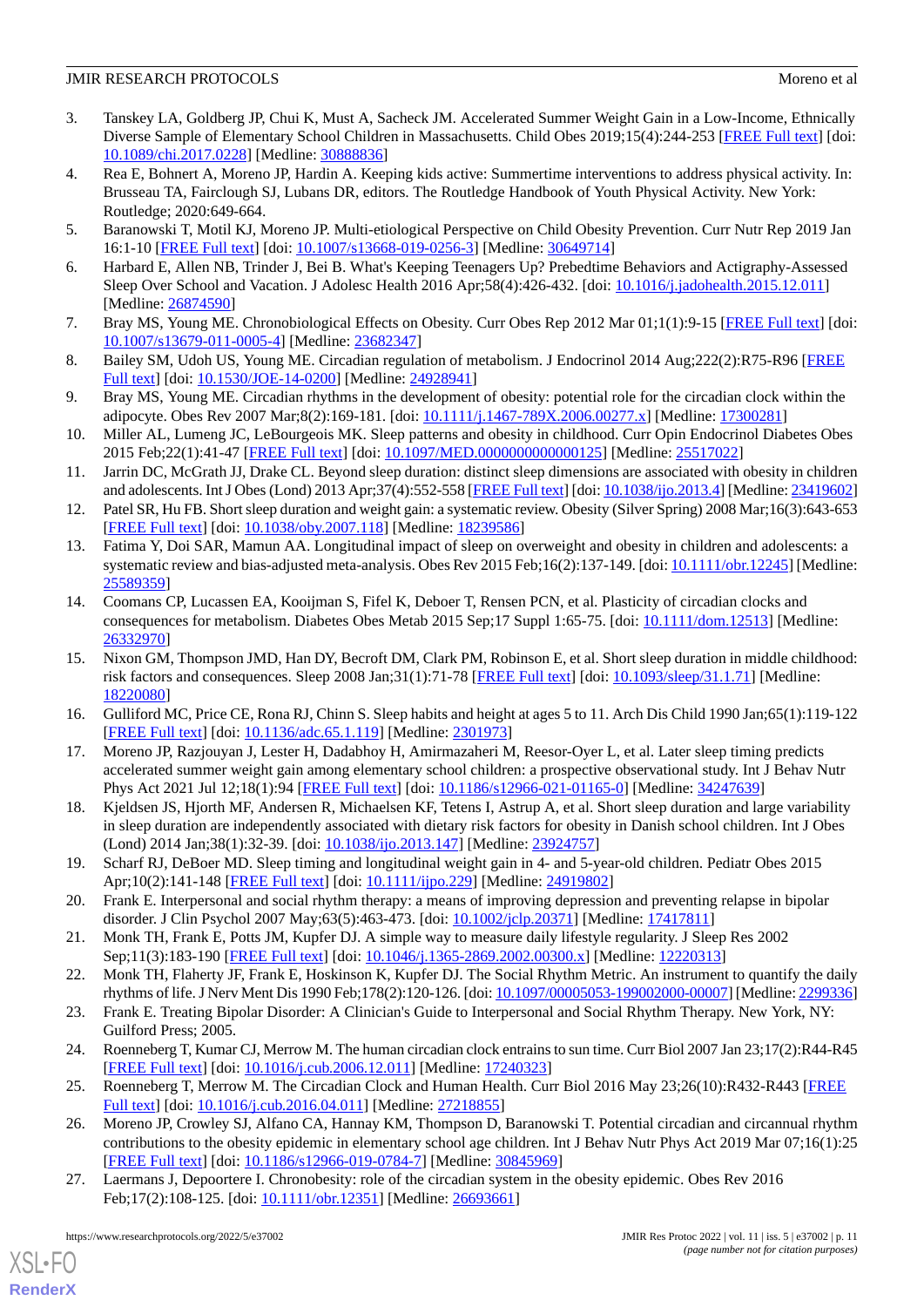- <span id="page-11-0"></span>28. Chen T, Baranowski T, Moreno JP, O'Connor TM, Hughes SO, Baranowski J, et al. Obesity status trajectory groups among elementary school children. BMC Public Health 2016 Jul 07;16(1):526 [\[FREE Full text](https://bmcpublichealth.biomedcentral.com/articles/10.1186/s12889-016-3159-x)] [doi: [10.1186/s12889-016-3159-x](http://dx.doi.org/10.1186/s12889-016-3159-x)] [Medline: [27387030](http://www.ncbi.nlm.nih.gov/entrez/query.fcgi?cmd=Retrieve&db=PubMed&list_uids=27387030&dopt=Abstract)]
- <span id="page-11-1"></span>29. Nader PR, O'Brien M, Houts R, Bradley R, Belsky J, Crosnoe R, National Institute of Child HealthHuman Development Early Child Care Research Network. Identifying risk for obesity in early childhood. Pediatrics 2006 Sep;118(3):e594-e601. [doi: [10.1542/peds.2005-2801](http://dx.doi.org/10.1542/peds.2005-2801)] [Medline: [16950951](http://www.ncbi.nlm.nih.gov/entrez/query.fcgi?cmd=Retrieve&db=PubMed&list_uids=16950951&dopt=Abstract)]
- <span id="page-11-2"></span>30. Thabane L, Ma J, Chu R, Cheng J, Ismaila A, Rios LP, et al. A tutorial on pilot studies: the what, why and how. BMC Med Res Methodol 2010 Jan 06;10:1 [\[FREE Full text](https://bmcmedresmethodol.biomedcentral.com/articles/10.1186/1471-2288-10-1)] [doi: [10.1186/1471-2288-10-1](http://dx.doi.org/10.1186/1471-2288-10-1)] [Medline: [20053272\]](http://www.ncbi.nlm.nih.gov/entrez/query.fcgi?cmd=Retrieve&db=PubMed&list_uids=20053272&dopt=Abstract)
- 31. Billingham SAM, Whitehead AL, Julious SA. An audit of sample sizes for pilot and feasibility trials being undertaken in the United Kingdom registered in the United Kingdom Clinical Research Network database. BMC Med Res Methodol 2013;13:104 [[FREE Full text](http://bmcmedresmethodol.biomedcentral.com/articles/10.1186/1471-2288-13-104)] [doi: [10.1186/1471-2288-13-104\]](http://dx.doi.org/10.1186/1471-2288-13-104) [Medline: [23961782\]](http://www.ncbi.nlm.nih.gov/entrez/query.fcgi?cmd=Retrieve&db=PubMed&list_uids=23961782&dopt=Abstract)
- <span id="page-11-3"></span>32. Julious SA. Sample size of 12 per group rule of thumb for a pilot study. Pharmaceut. Statist 2005 Oct;4(4):287-291. [doi: [10.1002/pst.185\]](http://dx.doi.org/10.1002/pst.185)
- <span id="page-11-4"></span>33. Browne RH. On the use of a pilot sample for sample size determination. Stat Med 1995 Sep 15;14(17):1933-1940. [Medline: [8532986\]](http://www.ncbi.nlm.nih.gov/entrez/query.fcgi?cmd=Retrieve&db=PubMed&list_uids=8532986&dopt=Abstract)
- <span id="page-11-5"></span>34. Haines J, McDonald J, O'Brien A, Sherry B, Bottino CJ, Schmidt ME, et al. Healthy Habits, Happy Homes: randomized trial to improve household routines for obesity prevention among preschool-aged children. JAMA Pediatr 2013 Nov;167(11):1072-1079. [doi: [10.1001/jamapediatrics.2013.2356](http://dx.doi.org/10.1001/jamapediatrics.2013.2356)] [Medline: [24019074\]](http://www.ncbi.nlm.nih.gov/entrez/query.fcgi?cmd=Retrieve&db=PubMed&list_uids=24019074&dopt=Abstract)
- <span id="page-11-6"></span>35. Quach J, Hiscock H, Ukoumunne OC, Wake M. A brief sleep intervention improves outcomes in the school entry year: a randomized controlled trial. Pediatrics 2011 Oct;128(4):692-701. [doi: [10.1542/peds.2011-0409\]](http://dx.doi.org/10.1542/peds.2011-0409) [Medline: [21890825](http://www.ncbi.nlm.nih.gov/entrez/query.fcgi?cmd=Retrieve&db=PubMed&list_uids=21890825&dopt=Abstract)]
- <span id="page-11-7"></span>36. Crowley SJ, Van Reen E, LeBourgeois MK, Acebo C, Tarokh L, Seifer R, et al. A longitudinal assessment of sleep timing, circadian phase, and phase angle of entrainment across human adolescence. PLoS One 2014;9(11):e112199 [[FREE Full](https://dx.plos.org/10.1371/journal.pone.0112199) [text](https://dx.plos.org/10.1371/journal.pone.0112199)] [doi: [10.1371/journal.pone.0112199\]](http://dx.doi.org/10.1371/journal.pone.0112199) [Medline: [25380248](http://www.ncbi.nlm.nih.gov/entrez/query.fcgi?cmd=Retrieve&db=PubMed&list_uids=25380248&dopt=Abstract)]
- <span id="page-11-8"></span>37. Gillum A, Thompson D. How to measure your child's height and weight video. YouTube. 2012. URL: [https://www.](https://www.youtube.com/watch?v=5_DoaR-KlFo) [youtube.com/watch?v=5\\_DoaR-KlFo](https://www.youtube.com/watch?v=5_DoaR-KlFo) [accessed 2022-05-05]
- <span id="page-11-9"></span>38. Jiang X, Hardy LL, Baur LA, Ding D, Wang L, Shi H. Sleep duration, schedule and quality among urban Chinese children and adolescents: associations with routine after-school activities. PLoS One 2015;10(1):e0115326 [\[FREE Full text](https://dx.plos.org/10.1371/journal.pone.0115326)] [doi: [10.1371/journal.pone.0115326\]](http://dx.doi.org/10.1371/journal.pone.0115326) [Medline: [25611973](http://www.ncbi.nlm.nih.gov/entrez/query.fcgi?cmd=Retrieve&db=PubMed&list_uids=25611973&dopt=Abstract)]
- <span id="page-11-10"></span>39. Plancoulaine S, Lioret S, Regnault N, Heude B, Charles M, Eden Mother-Child Cohort Study Group. Gender-specific factors associated with shorter sleep duration at age 3 years. J Sleep Res 2015 Dec; 24(6):610-620 [\[FREE Full text\]](https://doi.org/10.1111/jsr.12308) [doi: [10.1111/jsr.12308\]](http://dx.doi.org/10.1111/jsr.12308) [Medline: [26041449](http://www.ncbi.nlm.nih.gov/entrez/query.fcgi?cmd=Retrieve&db=PubMed&list_uids=26041449&dopt=Abstract)]
- <span id="page-11-11"></span>40. de Jong E, Stocks T, Visscher TLS, HiraSing RA, Seidell JC, Renders CM. Association between sleep duration and overweight: the importance of parenting. Int J Obes (Lond) 2012 Oct 24;36(10):1278-1284. [doi: [10.1038/ijo.2012.119\]](http://dx.doi.org/10.1038/ijo.2012.119) [Medline: [22825658](http://www.ncbi.nlm.nih.gov/entrez/query.fcgi?cmd=Retrieve&db=PubMed&list_uids=22825658&dopt=Abstract)]
- <span id="page-11-14"></span><span id="page-11-13"></span><span id="page-11-12"></span>41. El-Sheikh M, Bagley EJ, Keiley M, Elmore-Staton L, Chen E, Buckhalt JA. Economic adversity and children's sleep problems: multiple indicators and moderation of effects. Health Psychol 2013 Aug;32(8):849-859 [[FREE Full text\]](http://europepmc.org/abstract/MED/23148451) [doi: [10.1037/a0030413](http://dx.doi.org/10.1037/a0030413)] [Medline: [23148451](http://www.ncbi.nlm.nih.gov/entrez/query.fcgi?cmd=Retrieve&db=PubMed&list_uids=23148451&dopt=Abstract)]
- <span id="page-11-15"></span>42. Flannery M. Self-Determination Theory: Intrinsic Motivation and Behavioral Change. Oncol Nurs Forum 2017 Mar 01;44(2):155-156. [doi: [10.1188/17.ONF.155-156](http://dx.doi.org/10.1188/17.ONF.155-156)] [Medline: [28222078](http://www.ncbi.nlm.nih.gov/entrez/query.fcgi?cmd=Retrieve&db=PubMed&list_uids=28222078&dopt=Abstract)]
- <span id="page-11-16"></span>43. Alchemer. Alchemer. 2021. URL: <https://www.alchemer.com/> [accessed 2022-05-05]
- <span id="page-11-17"></span>44. Baranowski T, Stables G. Process evaluations of the 5-a-day projects. Health Educ Behav 2000 Apr;27(2):157-166. [doi: [10.1177/109019810002700202\]](http://dx.doi.org/10.1177/109019810002700202) [Medline: [10768797\]](http://www.ncbi.nlm.nih.gov/entrez/query.fcgi?cmd=Retrieve&db=PubMed&list_uids=10768797&dopt=Abstract)
- <span id="page-11-18"></span>45. Baranowski T, Jago R. Understanding the mechanisms of change in children's physical activity programs. Exerc Sport Sci Rev 2005 Oct;33(4):163-168. [doi: [10.1097/00003677-200510000-00003\]](http://dx.doi.org/10.1097/00003677-200510000-00003) [Medline: [16239832](http://www.ncbi.nlm.nih.gov/entrez/query.fcgi?cmd=Retrieve&db=PubMed&list_uids=16239832&dopt=Abstract)]
- <span id="page-11-19"></span>46. Pagoto S, Waring ME, May CN, Ding EY, Kunz WH, Hayes R, et al. Adapting Behavioral Interventions for Social Media Delivery. J Med Internet Res 2016;18(1):e24 [\[FREE Full text\]](http://www.jmir.org/2016/1/e24/) [doi: [10.2196/jmir.5086\]](http://dx.doi.org/10.2196/jmir.5086) [Medline: [26825969\]](http://www.ncbi.nlm.nih.gov/entrez/query.fcgi?cmd=Retrieve&db=PubMed&list_uids=26825969&dopt=Abstract)
- <span id="page-11-20"></span>47. Ely M. Doing Qualitative Research: Circles within Circles. London: Falmer Press; 1991.
- <span id="page-11-21"></span>48. McMillan J, Schumacher S. Introduction to designing qualitative research. Research in Education: A Conceptual Introduction. 4th ed. New York, NY: Addison Wesley Longman, Inc; 1997.
- 49. Braun V, Clarke V. Using thematic analysis in psychology. Qualitative Research in Psychology 2006 Jan;3(2):77-101. [doi: [10.1191/1478088706qp063oa\]](http://dx.doi.org/10.1191/1478088706qp063oa)
- <span id="page-11-22"></span>50. Gillum A, Moreno JP. How to wear and activity monitor. YouTube. 2016. URL: [https://www.youtube.com/](https://www.youtube.com/watch?v=8o9rN9J63j4) [watch?v=8o9rN9J63j4](https://www.youtube.com/watch?v=8o9rN9J63j4) [accessed 2022-05-05]
- 51. Acebo C, Sadeh A, Seifer R, Tzischinsky O, Wolfson AR, Hafer A, et al. Estimating sleep patterns with activity monitoring in children and adolescents: how many nights are necessary for reliable measures? Sleep 1999 Feb 01;22(1):95-103. [doi: [10.1093/sleep/22.1.95](http://dx.doi.org/10.1093/sleep/22.1.95)] [Medline: [9989370\]](http://www.ncbi.nlm.nih.gov/entrez/query.fcgi?cmd=Retrieve&db=PubMed&list_uids=9989370&dopt=Abstract)
- 52. Ancoli-Israel S, Cole R, Alessi C, Chambers M, Moorcroft W, Pollak CP. The role of actigraphy in the study of sleep and circadian rhythms. Sleep 2003 May 01;26(3):342-392. [Medline: [12749557\]](http://www.ncbi.nlm.nih.gov/entrez/query.fcgi?cmd=Retrieve&db=PubMed&list_uids=12749557&dopt=Abstract)
- 53. Sadeh A, Acebo C. The role of actigraphy in sleep medicine. Sleep Med Rev 2002 Apr;6(2):113-124. [Medline: [12531147](http://www.ncbi.nlm.nih.gov/entrez/query.fcgi?cmd=Retrieve&db=PubMed&list_uids=12531147&dopt=Abstract)]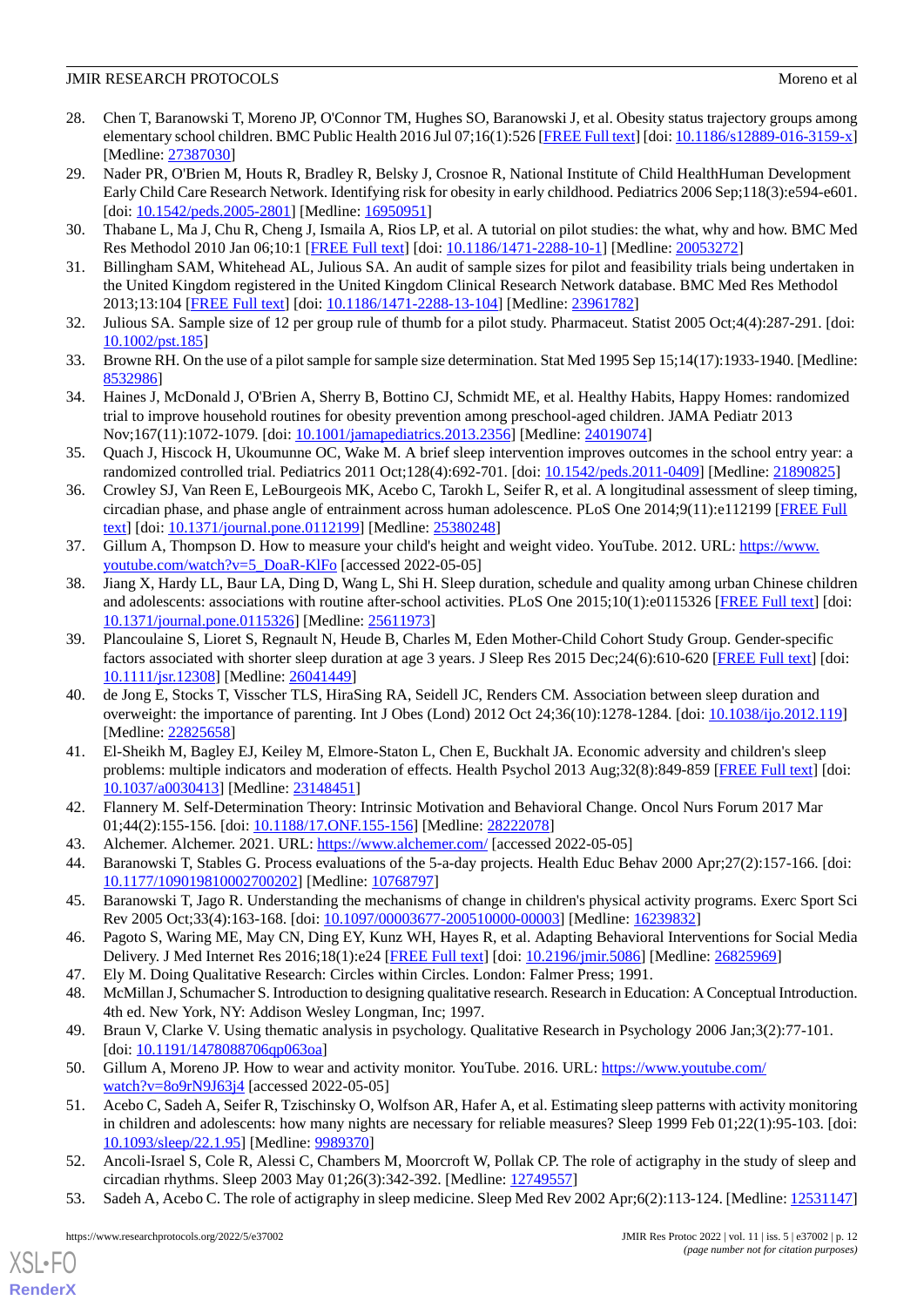- <span id="page-12-0"></span>54. Colley R, Connor GS, Tremblay MS. Quality control and data reduction procedures for accelerometry-derived measures of physical activity. Health Rep 2010 Mar;21(1):63-69 [\[FREE Full text\]](http://www.statcan.gc.ca/pub/82-003-x/2010001/article/11066-eng.pdf) [Medline: [20426228\]](http://www.ncbi.nlm.nih.gov/entrez/query.fcgi?cmd=Retrieve&db=PubMed&list_uids=20426228&dopt=Abstract)
- <span id="page-12-1"></span>55. Pandi-Perumal SR, Smits M, Spence W, Srinivasan V, Cardinali DP, Lowe AD, et al. Dim light melatonin onset (DLMO): a tool for the analysis of circadian phase in human sleep and chronobiological disorders. Prog Neuropsychopharmacol Biol Psychiatry 2007 Jan 30;31(1):1-11. [doi: [10.1016/j.pnpbp.2006.06.020\]](http://dx.doi.org/10.1016/j.pnpbp.2006.06.020) [Medline: [16884842](http://www.ncbi.nlm.nih.gov/entrez/query.fcgi?cmd=Retrieve&db=PubMed&list_uids=16884842&dopt=Abstract)]
- <span id="page-12-3"></span><span id="page-12-2"></span>56. Crowley S. Assessment of circadian rhythms. In: Wolfson AR, Montgomery-Downs HE, editors. The Oxford Handbook of Infant, Child, and Adolescent Sleep and Behavior. New York, NY: Oxford University Press; 2013:204-222.
- <span id="page-12-4"></span>57. Leibenluft E, Feldman-Naim S, Turner EH, Schwartz PJ, Wehr TA. Salivary and plasma measures of dim light melatonin onset (DLMO) in patients with rapid cycling bipolar disorder. Biol Psychiatry 1996 Oct 15;40(8):731-735. [doi: [10.1016/0006-3223\(95\)00488-2](http://dx.doi.org/10.1016/0006-3223(95)00488-2)] [Medline: [8894065\]](http://www.ncbi.nlm.nih.gov/entrez/query.fcgi?cmd=Retrieve&db=PubMed&list_uids=8894065&dopt=Abstract)
- <span id="page-12-5"></span>58. Lewy AJ, Cutler NL, Sack RL. The endogenous melatonin profile as a marker for circadian phase position. J Biol Rhythms 1999 Jun;14(3):227-236. [doi: [10.1177/074873099129000641](http://dx.doi.org/10.1177/074873099129000641)] [Medline: [10452335\]](http://www.ncbi.nlm.nih.gov/entrez/query.fcgi?cmd=Retrieve&db=PubMed&list_uids=10452335&dopt=Abstract)
- <span id="page-12-6"></span>59. Deacon S, Arendt J. Posture influences melatonin concentrations in plasma and saliva in humans. Neurosci Lett 1994 Feb 14;167(1-2):191-194. [doi: [10.1016/0304-3940\(94\)91059-6](http://dx.doi.org/10.1016/0304-3940(94)91059-6)] [Medline: [8177523](http://www.ncbi.nlm.nih.gov/entrez/query.fcgi?cmd=Retrieve&db=PubMed&list_uids=8177523&dopt=Abstract)]
- <span id="page-12-7"></span>60. McCrory MA, Molé PA, Gomez TD, Dewey KG, Bernauer EM. Body composition by air-displacement plethysmography by using predicted and measured thoracic gas volumes. J Appl Physiol (1985) 1998 Apr;84(4):1475-1479 [[FREE Full text](https://journals.physiology.org/doi/10.1152/jappl.1998.84.4.1475?url_ver=Z39.88-2003&rfr_id=ori:rid:crossref.org&rfr_dat=cr_pub%3dpubmed)] [doi: [10.1152/jappl.1998.84.4.1475](http://dx.doi.org/10.1152/jappl.1998.84.4.1475)] [Medline: [9516218\]](http://www.ncbi.nlm.nih.gov/entrez/query.fcgi?cmd=Retrieve&db=PubMed&list_uids=9516218&dopt=Abstract)
- <span id="page-12-8"></span>61. Siri WE. Body composition from fluid spaces and density: analysis of methods. 1961. Nutrition 1993;9(5):480-492. [Medline: [8286893\]](http://www.ncbi.nlm.nih.gov/entrez/query.fcgi?cmd=Retrieve&db=PubMed&list_uids=8286893&dopt=Abstract)
- <span id="page-12-9"></span>62. Sadeh A, Sharkey KM, Carskadon MA. Activity-based sleep-wake identification: an empirical test of methodological issues. Sleep 1994 Apr;17(3):201-207. [Medline: [7939118\]](http://www.ncbi.nlm.nih.gov/entrez/query.fcgi?cmd=Retrieve&db=PubMed&list_uids=7939118&dopt=Abstract)
- <span id="page-12-10"></span>63. Moreno JP, Hannay KM, Walch O, Dadabhoy H, Christian J, Puyau M, et al. Estimating Circadian Phase in Elementary School Children: Leveraging Advances in Physiologically-Informed Models of Circadian Entrainment and Wearable Devices. Sleep 2022 Mar 11:1-9. [doi: [10.1093/sleep/zsac061](http://dx.doi.org/10.1093/sleep/zsac061)] [Medline: [35275213\]](http://www.ncbi.nlm.nih.gov/entrez/query.fcgi?cmd=Retrieve&db=PubMed&list_uids=35275213&dopt=Abstract)
- <span id="page-12-11"></span>64. Chandler JL, Brazendale K, Beets MW, Mealing BA. Classification of physical activity intensities using a wrist-worn accelerometer in 8-12-year-old children. Pediatr Obes 2016 Apr 20;11(2):120-127. [doi: [10.1111/ijpo.12033](http://dx.doi.org/10.1111/ijpo.12033)] [Medline: [25893950](http://www.ncbi.nlm.nih.gov/entrez/query.fcgi?cmd=Retrieve&db=PubMed&list_uids=25893950&dopt=Abstract)]
- <span id="page-12-12"></span>65. National Institutes of Health - National Cancer Institute, National Cancer Institute, Division of Cancer Control and Population Sciences. ASA24 - Automated Self-Administered 24-hour dietary assessment tool. National Institutes of Health - National Cancer Institute. 2021. URL:<https://epi.grants.cancer.gov/asa24/respondent/childrens.html> [accessed 2022-05-05]
- <span id="page-12-13"></span>66. Burrows TL, Martin RJ, Collins CE. A systematic review of the validity of dietary assessment methods in children when compared with the method of doubly labeled water. J Am Diet Assoc 2010 Oct;110(10):1501-1510. [doi: [10.1016/j.jada.2010.07.008](http://dx.doi.org/10.1016/j.jada.2010.07.008)] [Medline: [20869489](http://www.ncbi.nlm.nih.gov/entrez/query.fcgi?cmd=Retrieve&db=PubMed&list_uids=20869489&dopt=Abstract)]
- <span id="page-12-14"></span>67. Ma Y, Olendzki BC, Pagoto SL, Hurley TG, Magner RP, Ockene IS, et al. Number of 24-hour diet recalls needed to estimate energy intake. Ann Epidemiol 2009 Aug;19(8):553-559 [\[FREE Full text\]](http://europepmc.org/abstract/MED/19576535) [doi: [10.1016/j.annepidem.2009.04.010\]](http://dx.doi.org/10.1016/j.annepidem.2009.04.010) [Medline: [19576535](http://www.ncbi.nlm.nih.gov/entrez/query.fcgi?cmd=Retrieve&db=PubMed&list_uids=19576535&dopt=Abstract)]
- <span id="page-12-16"></span><span id="page-12-15"></span>68. McDonald L, Wardle J, Llewellyn CH, Johnson L, van Jaarsveld CHM, Syrad H, et al. Sleep and nighttime energy consumption in early childhood: a population-based cohort study. Pediatr Obes 2015 Dec;10(6):454-460 [\[FREE Full text](http://europepmc.org/abstract/MED/25565402)] [doi: [10.1111/ijpo.12006](http://dx.doi.org/10.1111/ijpo.12006)] [Medline: [25565402](http://www.ncbi.nlm.nih.gov/entrez/query.fcgi?cmd=Retrieve&db=PubMed&list_uids=25565402&dopt=Abstract)]
- <span id="page-12-17"></span>69. US Census Bureau. US Census Bureau. URL: [https://www.census.gov/data/tables/time-series/demo/income-poverty/](https://www.census.gov/data/tables/time-series/demo/income-poverty/historical-poverty-thresholds.html) [historical-poverty-thresholds.html](https://www.census.gov/data/tables/time-series/demo/income-poverty/historical-poverty-thresholds.html) [accessed 2022-05-05]
- <span id="page-12-18"></span>70. Sleddens EFC, O'Connor TM, Watson KB, Hughes SO, Power TG, Thijs C, et al. Development of the Comprehensive General Parenting Questionnaire for caregivers of 5-13 year olds. Int J Behav Nutr Phys Act 2014 Feb 10;11:15 [\[FREE](https://ijbnpa.biomedcentral.com/articles/10.1186/1479-5868-11-15) [Full text\]](https://ijbnpa.biomedcentral.com/articles/10.1186/1479-5868-11-15) [doi: [10.1186/1479-5868-11-15](http://dx.doi.org/10.1186/1479-5868-11-15)] [Medline: [24512450](http://www.ncbi.nlm.nih.gov/entrez/query.fcgi?cmd=Retrieve&db=PubMed&list_uids=24512450&dopt=Abstract)]
- <span id="page-12-19"></span>71. Henderson JA, Jordan SS. Development and Preliminary Evaluation of the Bedtime Routines Questionnaire. J Psychopathol Behav Assess 2009 Jun 25;32(2):271-280. [doi: [10.1007/s10862-009-9143-3](http://dx.doi.org/10.1007/s10862-009-9143-3)]
- <span id="page-12-21"></span><span id="page-12-20"></span>72. National Center for Education Statistics. Early Childhood Longitudal Studies (ELCS) program: ELCS-K:2011, Fall 2010 parent interview. National Center for Education Statistics. 2011. URL:<https://nces.ed.gov/ecls/instruments2011.asp> [accessed 2022-05-05]
- <span id="page-12-22"></span>73. Cohen S, Kamarck T, Mermelstein R. A global measure of perceived stress. J Health Soc Behav 1983 Dec;24(4):385-396. [Medline: [6668417\]](http://www.ncbi.nlm.nih.gov/entrez/query.fcgi?cmd=Retrieve&db=PubMed&list_uids=6668417&dopt=Abstract)
- 74. Cohen S, Mermelstein R, Kamarck T, Hoberman H. Measuring the functional components of social support. In: Sarason I, Sarason B, editors. Social Support: Theory, Research and Applications. Dordrecht, the Netherlands: Springer; 1985:73-94.
- 75. Ryan RM, Plant RW, O'Malley S. Initial motivations for alcohol treatment: relations with patient characteristics, treatment involvement, and dropout. Addict Behav 1995;20(3):279-297. [doi: [10.1016/0306-4603\(94\)00072-7\]](http://dx.doi.org/10.1016/0306-4603(94)00072-7) [Medline: [7653312](http://www.ncbi.nlm.nih.gov/entrez/query.fcgi?cmd=Retrieve&db=PubMed&list_uids=7653312&dopt=Abstract)]
- 76. Williams GC, Grow VM, Freedman ZR, Ryan RM, Deci EL. Motivational predictors of weight loss and weight-loss maintenance. J Pers Soc Psychol 1996 Jan;70(1):115-126. [Medline: [8558405](http://www.ncbi.nlm.nih.gov/entrez/query.fcgi?cmd=Retrieve&db=PubMed&list_uids=8558405&dopt=Abstract)]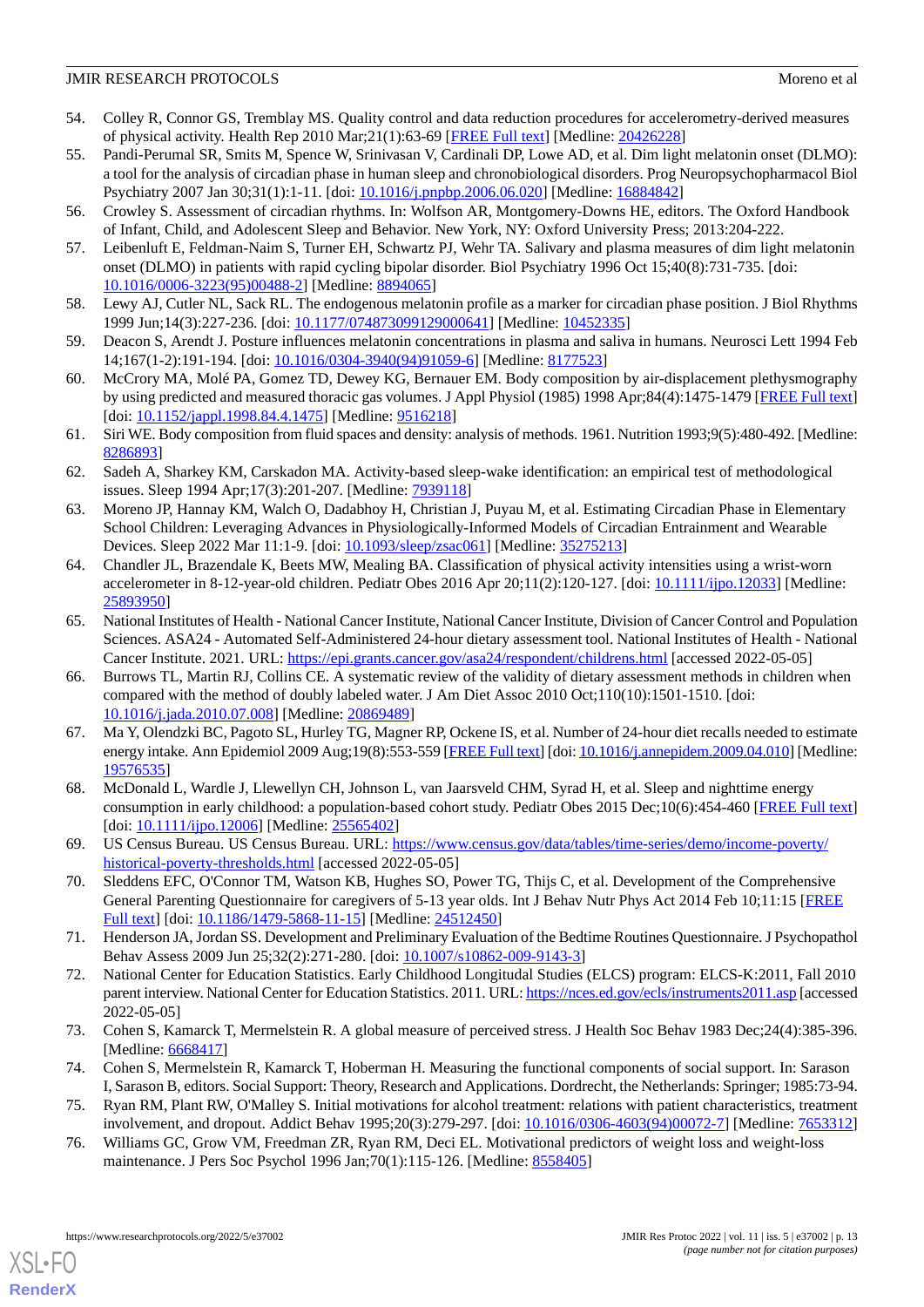- <span id="page-13-0"></span>77. Lee EC, Whitehead AL, Jacques RM, Julious SA. The statistical interpretation of pilot trials: should significance thresholds be reconsidered? BMC Med Res Methodol 2014 Mar 20;14:41 [[FREE Full text](https://bmcmedresmethodol.biomedcentral.com/articles/10.1186/1471-2288-14-41)] [doi: [10.1186/1471-2288-14-41](http://dx.doi.org/10.1186/1471-2288-14-41)] [Medline: [24650044](http://www.ncbi.nlm.nih.gov/entrez/query.fcgi?cmd=Retrieve&db=PubMed&list_uids=24650044&dopt=Abstract)]
- <span id="page-13-1"></span>78. Leon AC, Davis LL, Kraemer HC. The role and interpretation of pilot studies in clinical research. J Psychiatr Res 2011 May;45(5):626-629 [\[FREE Full text\]](http://europepmc.org/abstract/MED/21035130) [doi: [10.1016/j.jpsychires.2010.10.008](http://dx.doi.org/10.1016/j.jpsychires.2010.10.008)] [Medline: [21035130](http://www.ncbi.nlm.nih.gov/entrez/query.fcgi?cmd=Retrieve&db=PubMed&list_uids=21035130&dopt=Abstract)]
- 79. Whitehead AL, Sully BGO, Campbell MJ. Pilot and feasibility studies: is there a difference from each other and from a randomised controlled trial? Contemp Clin Trials 2014 May;38(1):130-133. [doi: [10.1016/j.cct.2014.04.001\]](http://dx.doi.org/10.1016/j.cct.2014.04.001) [Medline: [24735841](http://www.ncbi.nlm.nih.gov/entrez/query.fcgi?cmd=Retrieve&db=PubMed&list_uids=24735841&dopt=Abstract)]
- <span id="page-13-2"></span>80. Cole TJ, Faith MS, Pietrobelli A, Heo M. What is the best measure of adiposity change in growing children: BMI, BMI %, BMI z-score or BMI centile? Eur J Clin Nutr 2005 Mar;59(3):419-425. [doi: [10.1038/sj.ejcn.1602090](http://dx.doi.org/10.1038/sj.ejcn.1602090)] [Medline: [15674315](http://www.ncbi.nlm.nih.gov/entrez/query.fcgi?cmd=Retrieve&db=PubMed&list_uids=15674315&dopt=Abstract)]
- <span id="page-13-3"></span>81. Kakinami L, Henderson M, Chiolero A, Cole TJ, Paradis G. Identifying the best body mass index metric to assess adiposity change in children. Arch Dis Child 2014 Nov;99(11):1020-1024 [\[FREE Full text](http://adc.bmj.com/lookup/pmidlookup?view=long&pmid=24842797)] [doi: [10.1136/archdischild-2013-305163\]](http://dx.doi.org/10.1136/archdischild-2013-305163) [Medline: [24842797](http://www.ncbi.nlm.nih.gov/entrez/query.fcgi?cmd=Retrieve&db=PubMed&list_uids=24842797&dopt=Abstract)]
- <span id="page-13-4"></span>82. von Hippel PT, Nahhas RW, Czerwinski SA. How much do children's body mass indices change over intervals of 6-12 months? Statistics from before and during the obesity epidemic. Pediatr Obes 2015 Dec;10(6):468-475. [doi: [10.1111/ijpo.12008\]](http://dx.doi.org/10.1111/ijpo.12008) [Medline: [25704952\]](http://www.ncbi.nlm.nih.gov/entrez/query.fcgi?cmd=Retrieve&db=PubMed&list_uids=25704952&dopt=Abstract)
- <span id="page-13-6"></span><span id="page-13-5"></span>83. Lakens D. Calculating and reporting effect sizes to facilitate cumulative science: a practical primer for t-tests and ANOVAs. Front Psychol 2013 Nov 26;4:863 [\[FREE Full text\]](https://dx.doi.org/10.3389/fpsyg.2013.00863) [doi: [10.3389/fpsyg.2013.00863\]](http://dx.doi.org/10.3389/fpsyg.2013.00863) [Medline: [24324449](http://www.ncbi.nlm.nih.gov/entrez/query.fcgi?cmd=Retrieve&db=PubMed&list_uids=24324449&dopt=Abstract)]
- 84. Cohen J. A power primer. Psychol Bull 1992 Jul;112(1):155-159. [Medline: [19565683\]](http://www.ncbi.nlm.nih.gov/entrez/query.fcgi?cmd=Retrieve&db=PubMed&list_uids=19565683&dopt=Abstract)
- <span id="page-13-7"></span>85. Chan A, Tetzlaff JM, Altman DG, Laupacis A, Gøtzsche PC, Krleža-Jerić K, et al. SPIRIT 2013 statement: defining standard protocol items for clinical trials. Ann Intern Med 2013 Feb 5;158(3):200-207. [doi: [10.7326/0003-4819-158-3-201302050-00583](http://dx.doi.org/10.7326/0003-4819-158-3-201302050-00583)] [Medline: [23295957](http://www.ncbi.nlm.nih.gov/entrez/query.fcgi?cmd=Retrieve&db=PubMed&list_uids=23295957&dopt=Abstract)]
- <span id="page-13-8"></span>86. Chan A, Tetzlaff JM, Gøtzsche PC, Altman DG, Mann H, Berlin JA, et al. SPIRIT 2013 explanation and elaboration: guidance for protocols of clinical trials. BMJ 2013;346:e7586 [[FREE Full text\]](http://www.bmj.com/cgi/pmidlookup?view=long&pmid=23303884) [Medline: [23303884\]](http://www.ncbi.nlm.nih.gov/entrez/query.fcgi?cmd=Retrieve&db=PubMed&list_uids=23303884&dopt=Abstract)
- <span id="page-13-9"></span>87. Chen T, Baranowski T, Moreno JP, O'Connor TM, Hughes SO, Baranowski J, et al. Obesity status transitions across the elementary years: use of Markov chain modelling. Pediatr Obes 2016 Apr;11(2):88-94. [doi: [10.1111/ijpo.12025](http://dx.doi.org/10.1111/ijpo.12025)] [Medline: [25854860](http://www.ncbi.nlm.nih.gov/entrez/query.fcgi?cmd=Retrieve&db=PubMed&list_uids=25854860&dopt=Abstract)]
- <span id="page-13-10"></span>88. Zachurzok A, Wójcik M, Gawlik A, Starzyk JB, Mazur A. An Attempt to Assess the Impact of Pandemic Restrictions on the Lifestyle, Diet, and Body Mass Index of Children with Endocrine Diseases-Preliminary Results. Nutrients 2021 Dec 29;14(1):1-12 [[FREE Full text](https://www.mdpi.com/resolver?pii=nu14010156)] [doi: [10.3390/nu14010156\]](http://dx.doi.org/10.3390/nu14010156) [Medline: [35011031\]](http://www.ncbi.nlm.nih.gov/entrez/query.fcgi?cmd=Retrieve&db=PubMed&list_uids=35011031&dopt=Abstract)
- <span id="page-13-11"></span>89. Chang T, Chen Y, Chen W, Chen C, Hsu W, Chou Y, et al. Weight Gain Associated with COVID-19 Lockdown in Children and Adolescents: A Systematic Review and Meta-Analysis. Nutrients 2021 Oct 19;13(10):1-10 [[FREE Full text](https://www.mdpi.com/resolver?pii=nu13103668)] [doi: [10.3390/nu13103668\]](http://dx.doi.org/10.3390/nu13103668) [Medline: [34684669\]](http://www.ncbi.nlm.nih.gov/entrez/query.fcgi?cmd=Retrieve&db=PubMed&list_uids=34684669&dopt=Abstract)
- <span id="page-13-12"></span>90. Baranowski T, O'Connor T, Johnston CA, Hughes S, Moreno JP, Chen T, et al. School year versus summer differences in child weight gain: a narrative review. Child Obes 2014 Feb;10(1):18-24 [\[FREE Full text\]](http://europepmc.org/abstract/MED/24367922) [doi: [10.1089/chi.2013.0116\]](http://dx.doi.org/10.1089/chi.2013.0116) [Medline: [24367922](http://www.ncbi.nlm.nih.gov/entrez/query.fcgi?cmd=Retrieve&db=PubMed&list_uids=24367922&dopt=Abstract)]
- 91. Franckle R, Adler R, Davison K. Accelerated weight gain among children during summer versus school year and related racial/ethnic disparities: a systematic review. Prev Chronic Dis 2014 Jun 12;11:1-10 [[FREE Full text](https://www.cdc.gov/pcd/issues/2014/13_0355.htm)] [doi: [10.5888/pcd11.130355\]](http://dx.doi.org/10.5888/pcd11.130355) [Medline: [24921899](http://www.ncbi.nlm.nih.gov/entrez/query.fcgi?cmd=Retrieve&db=PubMed&list_uids=24921899&dopt=Abstract)]

# **Abbreviations**

**ASA24:** The Automated Self-Administered 24-Hour Dietary Assessment Tool **BRQ:** Bedtimes Routines Questionnaire **CGPQ:** Comprehensive General Parenting Questionnaire **CNRC:** Children's Nutrition Research Center **DLMO:** dim light melatonin onset **IPSRT:** interpersonal and social rhythm therapy **ISEL:** Interpersonal Support Evaluation List **mHealth:** mobile health **PI:** principal investigator **PSS-10:** 10-item Perceived Stress Scale **SES:** socioeconomic status **SPIRIT:** Standard Protocol Items: Recommendations for Interventional Trials **TARF-R:** Treatment Acceptability Report Form-Revised